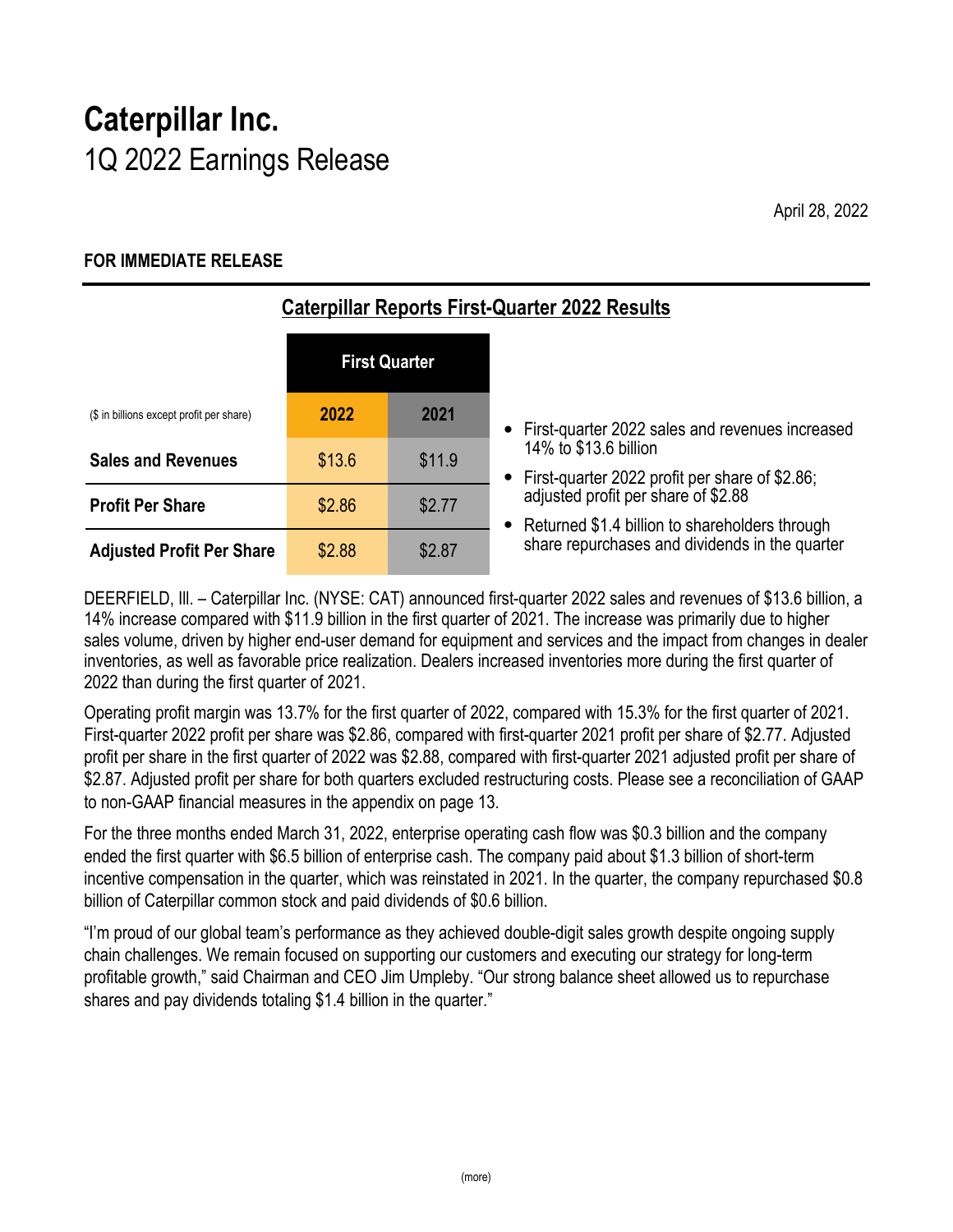# **CONSOLIDATED RESULTS**

# **Consolidated Sales and Revenues**



**Consolidated Sales and Revenues Comparison** 

The chart above graphically illustrates reasons for the change in consolidated sales and revenues between the first quarter of 2021 (at left) and the first quarter of 2022 (at right). Caterpillar management utilizes these charts internally to visually communicate with the company's Board of Directors and employees.

Total sales and revenues for the first quarter of 2022 were \$13.589 billion, an increase of \$1.702 billion, or 14%, compared with \$11.887 billion in the first quarter of 2021. The increase was due to higher sales volume and favorable price realization, partially offset by unfavorable currency impacts primarily related to the euro, Australian dollar and Japanese yen. The increase in sales volume was driven by higher end-user demand for equipment and services and the impact from changes in dealer inventories. Dealers increased inventories by \$1.3 billion during the first quarter of 2022, compared with an increase of \$700 million during the first quarter of 2021.

Sales were higher across the three primary segments.

### **Sales and Revenues by Segment**

| (Millions of dollars)                  | <b>First</b><br>Quarter<br>2021 | <b>Sales</b><br>Volume | Price<br><b>Realization</b> | Currency         | Inter-<br>Segment /<br>Other | <b>First</b><br>Quarter<br>2022 | s<br>Change | %<br>Change |
|----------------------------------------|---------------------------------|------------------------|-----------------------------|------------------|------------------------------|---------------------------------|-------------|-------------|
| Construction Industries                | \$<br>5,459                     | \$<br>325              | \$<br>421                   | \$<br>$(101)$ \$ | 11                           | \$<br>6,115                     | \$<br>656   | 12%         |
| Resource Industries                    | 2,178                           | 527                    | 169                         | (34)             | (10)                         | 2,830                           | 652         | 30%         |
| Energy & Transportation                | 4,507                           | 333                    | 115                         | (74)             | 157                          | 5,038                           | 531         | 12%         |
| All Other Segment                      | 130                             | 2                      |                             | (1)              | (13)                         | 118                             | (12)        | (9% )       |
| Corporate Items and Eliminations       | (1,083)                         | 15                     | (1)                         | (1)              | (145)                        | (1, 215)                        | (132)       |             |
| Machinery, Energy & Transportation     | 11,191                          | 1,202                  | 704                         | (211)            |                              | 12,886                          | 1,695       | 15%         |
| <b>Financial Products Segment</b>      | 761                             |                        |                             |                  | 22                           | 783                             | 22          | 3%          |
| Corporate Items and Eliminations       | (65)                            |                        |                             |                  | (15)                         | (80)                            | (15)        |             |
| <b>Financial Products Revenues</b>     | 696                             |                        |                             |                  |                              | 703                             |             | 1%          |
| <b>Consolidated Sales and Revenues</b> | \$<br>11,887                    | \$<br>1,202            | \$<br>704                   | \$<br>$(211)$ \$ | 7                            | \$<br>13,589                    | \$<br>1,702 | 14%         |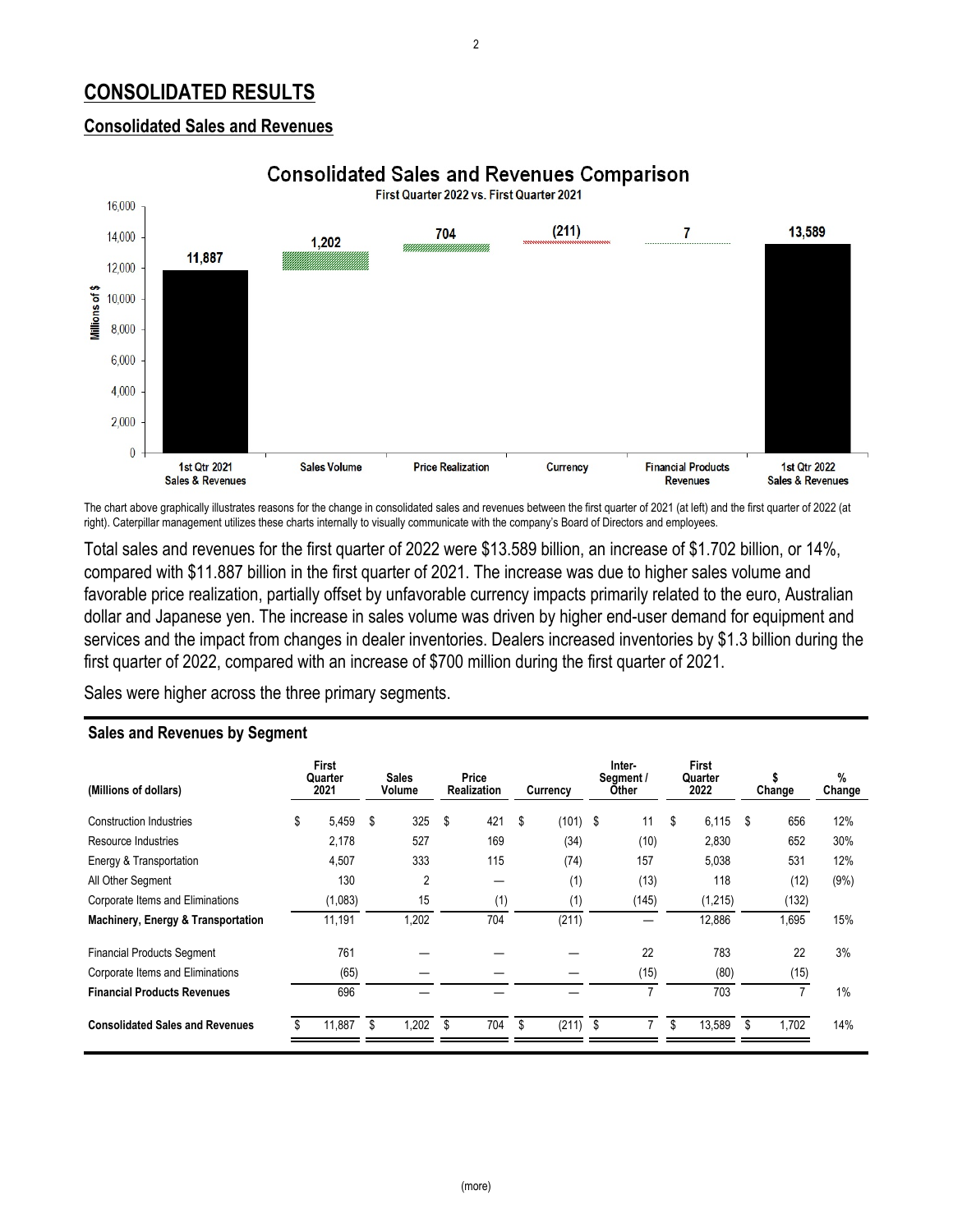|                                        | <b>North America</b> |       | <b>Latin America</b> |         | <b>EAME</b> |       |         | Asia/Pacific | <b>External Sales</b><br>and Revenues |       |          | <b>Inter-Segment</b> | <b>Total Sales</b><br>and Revenues |         |
|----------------------------------------|----------------------|-------|----------------------|---------|-------------|-------|---------|--------------|---------------------------------------|-------|----------|----------------------|------------------------------------|---------|
| (Millions of dollars)                  | Ŝ                    | % Chg | \$                   | % Chg   | \$          | % Chg | \$      | % Chg        | \$                                    | % Chg | \$       | % Chg                | \$                                 | $%$ Chg |
| First Quarter 2022                     |                      |       |                      |         |             |       |         |              |                                       |       |          |                      |                                    |         |
| <b>Construction Industries</b>         | \$2,720              | 28%   | \$<br>627            | 60%     | \$1,277     | 18%   | \$1,462 | (21%)        | \$6,086                               | 12%   | \$       | 29<br>61%            | \$6,115                            | 12%     |
| Resource Industries                    | 1,018                | 55%   | 399                  | $(1\%)$ | 594         | 25%   | 748     | 33%          | 2.759                                 | 32%   |          | 71<br>(12%)          | 2.830                              | 30%     |
| Energy & Transportation                | 1,938                | 9%    | 310                  | 21%     | 1.184       | 8%    | 600     | 14%          | 4,032                                 | 10%   | 1.006    | 18%                  | 5.038                              | 12%     |
| All Other Segment                      | 18                   | 38%   |                      | $-\%$   | 5           | 67%   | 16      | (27%)        | 39                                    | 3%    |          | 79<br>(14%)          | 118                                | (9% )   |
| Corporate Items and Eliminations       | (24)                 |       | $\overline{1}$       |         | (2)         |       | (5)     |              | (30)                                  |       | (1, 185) |                      | (1, 215)                           |         |
| Machinery, Energy & Transportation     | 5,670                | 25%   | 1,337                | 27%     | 3,058       | 15%   | 2,821   | (4% )        | 12,886                                | 15%   |          | $-$ %                | 12,886                             | 15%     |
| <b>Financial Products Segment</b>      | 503                  | 6%    | 73                   | 18%     | 96          | (4% ) | 111     | (10%)        | 783                                   | 3%    |          | $-%$                 | 783                                | 3%      |
| Corporate Items and Eliminations       | (36)                 |       | (17)                 |         | (9)         |       | (18)    |              | (80)                                  |       |          |                      | (80)                               |         |
| <b>Financial Products Revenues</b>     | 467                  | 3%    | 56                   | 10%     | 87          | (5%)  | 93      | (8%)         | 703                                   | 1%    |          | $-$ %                | 703                                | 1%      |
| <b>Consolidated Sales and Revenues</b> | \$6,137              | 23%   | \$1,393              | 26%     | \$3,145     | 15%   | \$2,914 | (4% )        | \$13,589                              | 14%   | S.       | $-\%$                | \$13,589                           | 14%     |
| First Quarter 2021                     |                      |       |                      |         |             |       |         |              |                                       |       |          |                      |                                    |         |
| <b>Construction Industries</b>         | \$2,126              |       | \$<br>392            |         | \$1,081     |       | \$1,842 |              | \$5.441                               |       | \$       | 18                   | \$5,459                            |         |
| Resource Industries                    | 657                  |       | 405                  |         | 474         |       | 561     |              | 2,097                                 |       |          | 81                   | 2,178                              |         |
| Energy & Transportation                | 1.782                |       | 256                  |         | 1,093       |       | 527     |              | 3.658                                 |       |          | 849                  | 4,507                              |         |
| All Other Segment                      | 13                   |       |                      |         | 3           |       | 22      |              | 38                                    |       |          | 92                   | 130                                |         |
| Corporate Items and Eliminations       | (39)                 |       |                      |         |             |       | (4)     |              | (43)                                  |       | (1,040)  |                      | (1,083)                            |         |
| Machinery, Energy & Transportation     | 4,539                |       | 1,053                |         | 2,651       |       | 2,948   |              | 11,191                                |       |          |                      | 11,191                             |         |
| <b>Financial Products Segment</b>      | 476                  |       | 62                   |         | 100         |       | 123     |              | 761                                   |       |          |                      | 761                                |         |
| Corporate Items and Eliminations       | (24)                 |       | (11)                 |         | (8)         |       | (22)    |              | (65)                                  |       |          |                      | (65)                               |         |
| <b>Financial Products Revenues</b>     | 452                  |       | 51                   |         | 92          |       | 101     |              | 696                                   |       |          |                      | 696                                |         |
| <b>Consolidated Sales and Revenues</b> | \$4,991              |       | \$1,104              |         | \$2,743     |       | \$3,049 |              | \$11,887                              |       |          |                      | \$11,887                           |         |

# **Sales and Revenues by Geographic Region**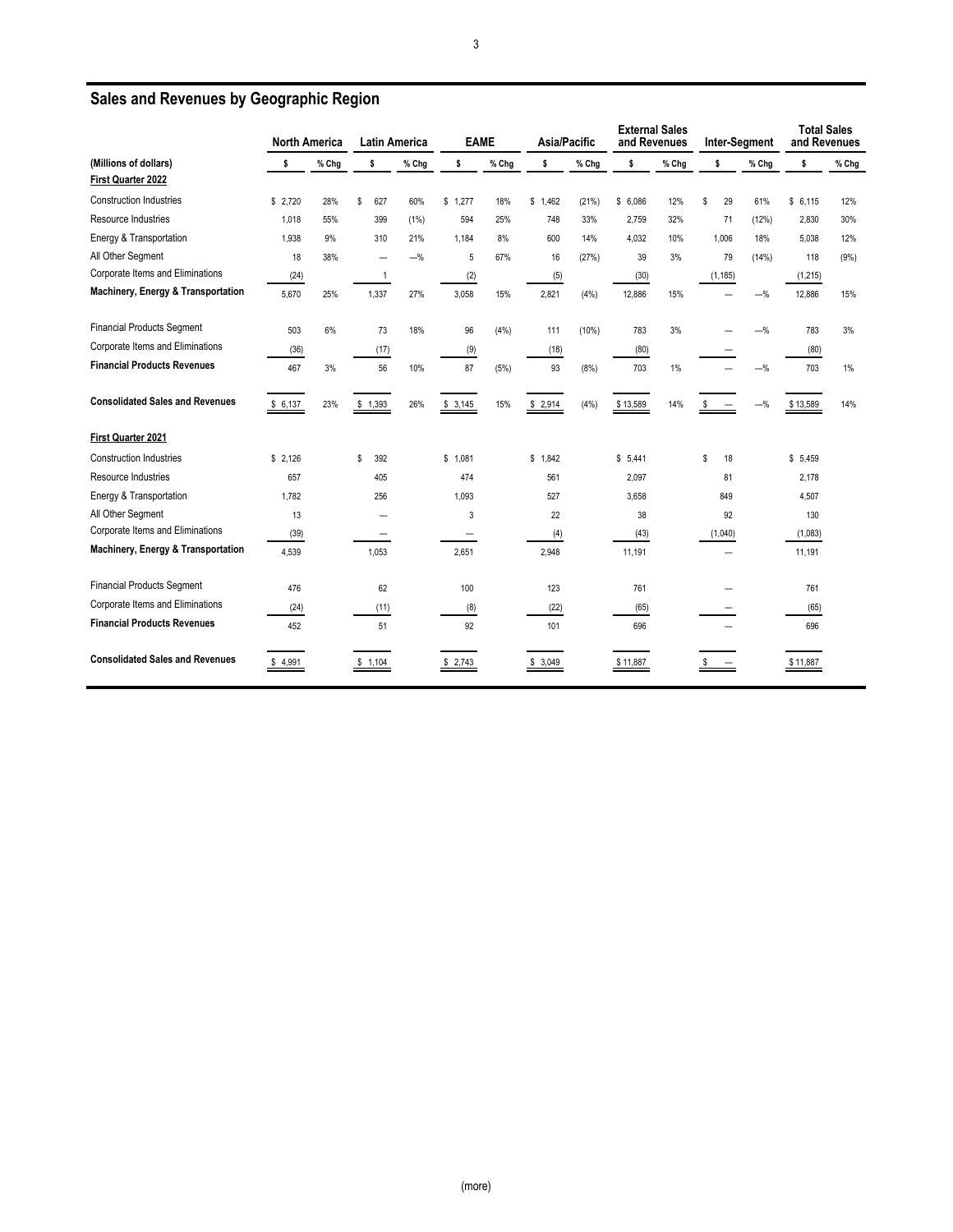

# **Consolidated Operating Profit**

The chart above graphically illustrates reasons for the change in consolidated operating profit between the first quarter of 2021 (at left) and the first quarter of 2022 (at right). Caterpillar management utilizes these charts internally to visually communicate with the company's Board of Directors and employees. The bar titled Other includes consolidating adjustments and Machinery, Energy & Transportation's other operating (income) expenses.

Operating profit for the first quarter of 2022 was \$1.855 billion, an increase of \$41 million, or 2%, compared with \$1.814 billion in the first quarter of 2021. Unfavorable manufacturing costs and higher selling, general and administrative (SG&A) and research and development (R&D) expenses were more than offset by favorable price realization and higher sales volume.

Unfavorable manufacturing costs primarily reflected higher material and freight costs. The increase in SG&A/R&D expenses was mainly driven by investments aligned with the company's strategy for profitable growth.

| <b>Profit by Segment</b>                      |                              |       |                              |             |             |
|-----------------------------------------------|------------------------------|-------|------------------------------|-------------|-------------|
| (Millions of dollars)                         | <b>First Quarter</b><br>2022 |       | <b>First Quarter</b><br>2021 | S<br>Change | %<br>Change |
| <b>Construction Industries</b>                | 1,057<br>\$                  |       | 1,042<br>\$                  | \$<br>15    | $1\%$       |
| Resource Industries                           |                              | 361   | 312                          | 49          | 16%         |
| Energy & Transportation                       |                              | 538   | 675                          | (137)       | (20%)       |
| All Other Segment                             |                              | 3     | 3                            |             | $-\%$       |
| Corporate Items and Eliminations              |                              | (244) | (368)                        | 124         |             |
| <b>Machinery, Energy &amp; Transportation</b> | 1,715                        |       | 1,664                        | 51          | 3%          |
| <b>Financial Products Segment</b>             |                              | 238   | 244                          | (6)         | (2%)        |
| Corporate Items and Eliminations              |                              | (17)  | (19)                         | 2           |             |
| <b>Financial Products</b>                     |                              | 221   | 225                          | (4)         | (2%)        |
| <b>Consolidating Adjustments</b>              |                              | (81)  | (75)                         | (6)         |             |
| <b>Consolidated Operating Profit</b>          | 1,855                        |       | 1,814                        | 41          | 2%          |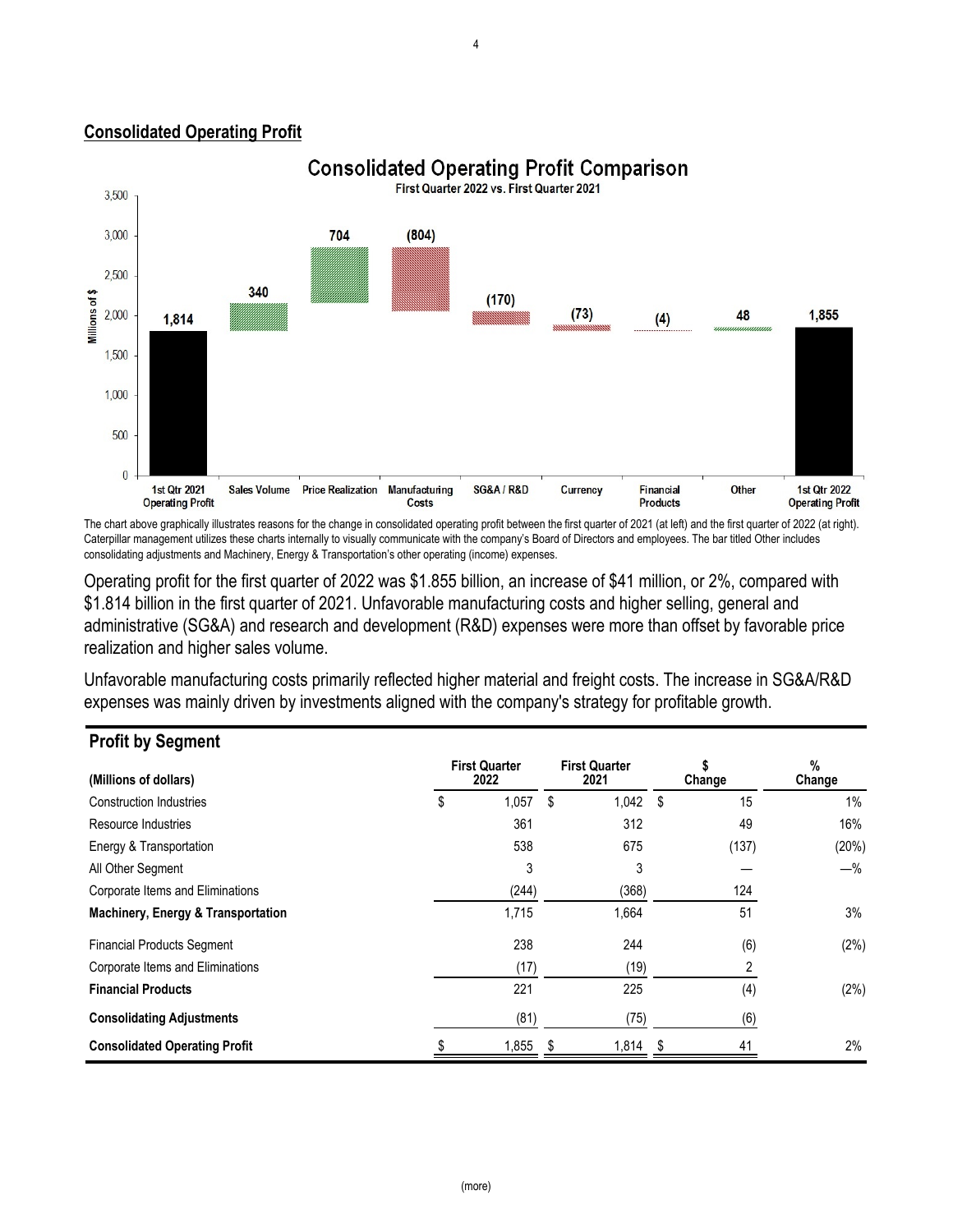# **Other Profit/Loss and Tax Items**

- Other income (expense) in the first quarter of 2022 was income of \$253 million, compared with income of \$325 million in the first quarter of 2021. Favorable impacts from higher gains on commodity hedges were more than offset by the unfavorable impacts from lower foreign currency exchange net gains, lower pension and other postemployment benefit (OPEB) plan income and the unfavorable impacts from unrealized gains (losses) on marketable securities.
- The provision for income taxes for the first quarter of 2022 reflected an estimated annual global tax rate of 24%, compared with 26% for the first quarter of 2021, excluding the discrete items discussed below. The comparative tax rate for full-year 2021 was approximately 23%. The increase in the estimated annual global tax rate from full-year 2021 was primarily related to changes in the expected geographic mix of profits from a tax perspective for 2022.

In addition, a discrete tax benefit of \$12 million was recorded in the first quarter of 2022, compared with a \$43 million benefit in the first quarter of 2021, for the settlement of stock-based compensation awards with associated tax deductions in excess of cumulative U.S. GAAP compensation expense.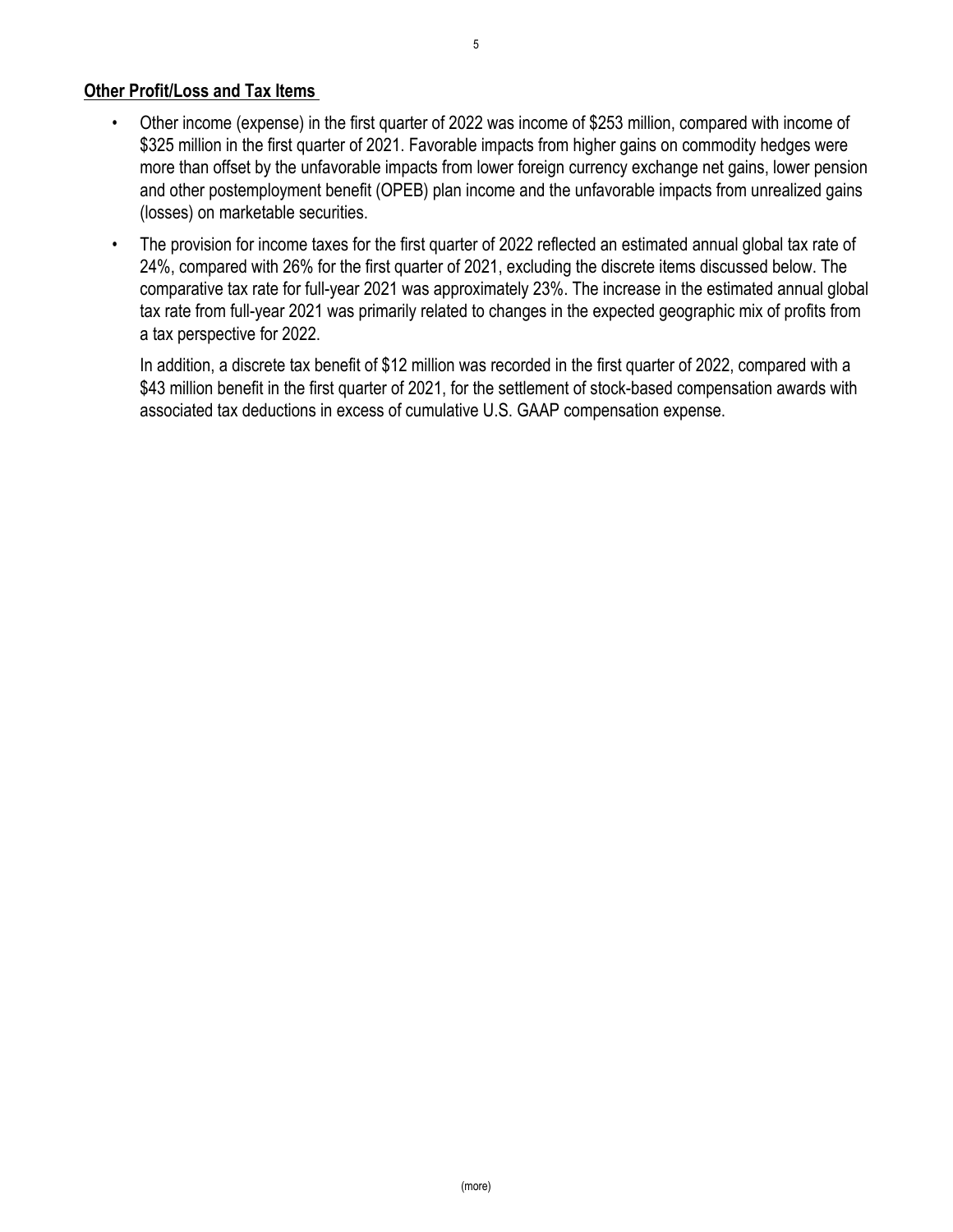# **CONSTRUCTION INDUSTRIES**

# **(Millions of dollars)**

#### **Segment Sales**

|                    | <b>First Quarter</b><br>2021 | Sales<br>Volume | Price<br><b>Realization</b> | Currencv |      | Inter-<br><b>Segment</b> | <b>First Quarter</b><br>2022 | Change | %<br>Change |
|--------------------|------------------------------|-----------------|-----------------------------|----------|------|--------------------------|------------------------------|--------|-------------|
| <b>Total Sales</b> | 5.459                        | $325$ \$        | 421                         | (101)    | . \$ | 11 S                     | 6.115 \$                     | 656    | 12%         |

### **Sales by Geographic Region**

|                       | <b>First Quarter</b><br>2022 | <b>First Quarter</b><br>2021 | \$<br>Change        | %<br>Change |
|-----------------------|------------------------------|------------------------------|---------------------|-------------|
| North America         | \$<br>2,720                  | \$<br>2,126                  | \$<br>594           | 28%         |
| Latin America         | 627                          | 392                          | 235                 | 60%         |
| <b>EAME</b>           | 1,277                        | 1,081                        | 196                 | 18%         |
| Asia/Pacific          | 1,462                        | 1,842                        | (380)               | (21%)       |
| <b>External Sales</b> | 6.086                        | 5,441                        | 645                 | 12%         |
| Inter-segment         | 29                           | 18                           | 11                  | 61%         |
| <b>Total Sales</b>    | \$<br>6,115                  | \$<br>5,459                  | \$<br>656           | 12%         |
| <b>Segment Profit</b> |                              |                              |                     |             |
|                       | <b>First Quarter</b><br>2022 | <b>First Quarter</b><br>2021 | Change              | %<br>Change |
| <b>Segment Profit</b> | \$<br>1,057                  | \$<br>1.042                  | \$<br>15            | 1%          |
| Segment Profit Margin | 17.3 %                       | 19.1 %                       | $(1.8 \text{ pts})$ |             |

Construction Industries' total sales were \$6.115 billion in the first quarter of 2022, an increase of \$656 million, or 12%, compared with \$5.459 billion in the first quarter of 2021. The increase was due to favorable price realization and higher sales volume, partially offset by unfavorable currency impacts related to the euro, Japanese yen and Australian dollar. The increase in sales volume was driven by the impact from changes in dealer inventories and higher end-user demand for aftermarket parts. Across all regions, dealers increased inventories more during the first quarter of 2022 than during the first quarter of 2021.

- In North America, sales increased due to higher sales volume and favorable price realization. Higher sales volume was driven by higher end-user demand for equipment and aftermarket parts from improving nonresidential construction, as well as continued strength in residential construction and the impact from changes in dealer inventories.
- Sales increased in Latin America primarily due to higher sales volume, led by higher end-user demand across the region and the impact from changes in dealer inventories, as well as favorable price realization.
- In EAME, sales increased due to higher sales volume and favorable price realization, partially offset by unfavorable currency impacts related to a weaker euro. Higher sales volume was driven by higher end-user demand for equipment and aftermarket parts and the impact from changes in dealer inventories.
- Sales decreased in Asia/Pacific mainly due to lower sales volume and unfavorable currency impacts driven by a weaker Japanese yen and Australian dollar, partially offset by favorable price realization. Lower sales volume was driven by lower end-user demand, partially offset by the impact from changes in dealer inventories. Lower sales in China primarily driven by lower end-user demand were partially offset by increased sales across the majority of the region.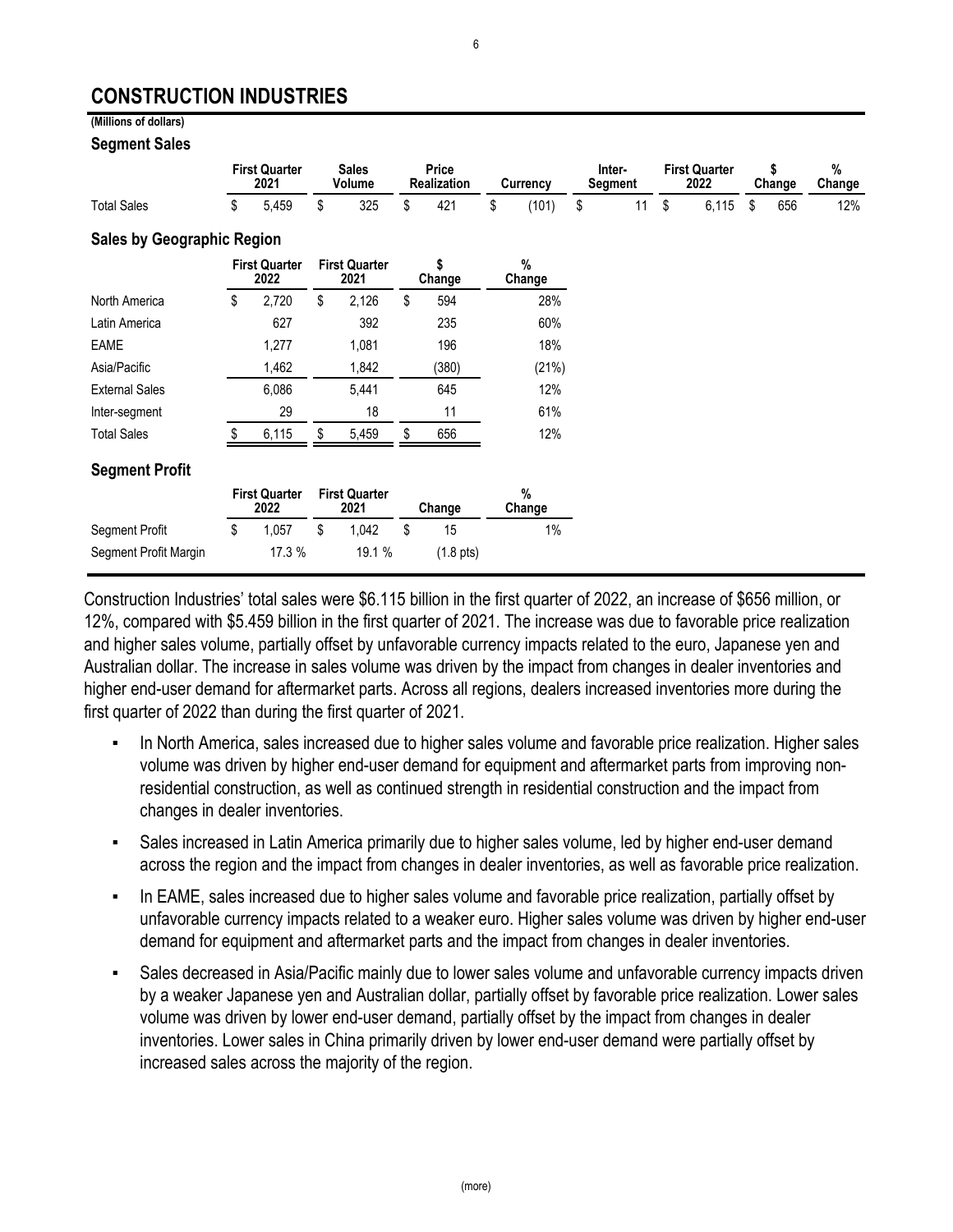Construction Industries' profit was \$1.057 billion in the first quarter of 2022, an increase of \$15 million, or 1%, compared with \$1.042 billion in the first quarter of 2021. Unfavorable manufacturing costs were more than offset by favorable price realization and higher sales volume. Unfavorable manufacturing costs largely reflected higher material and freight costs.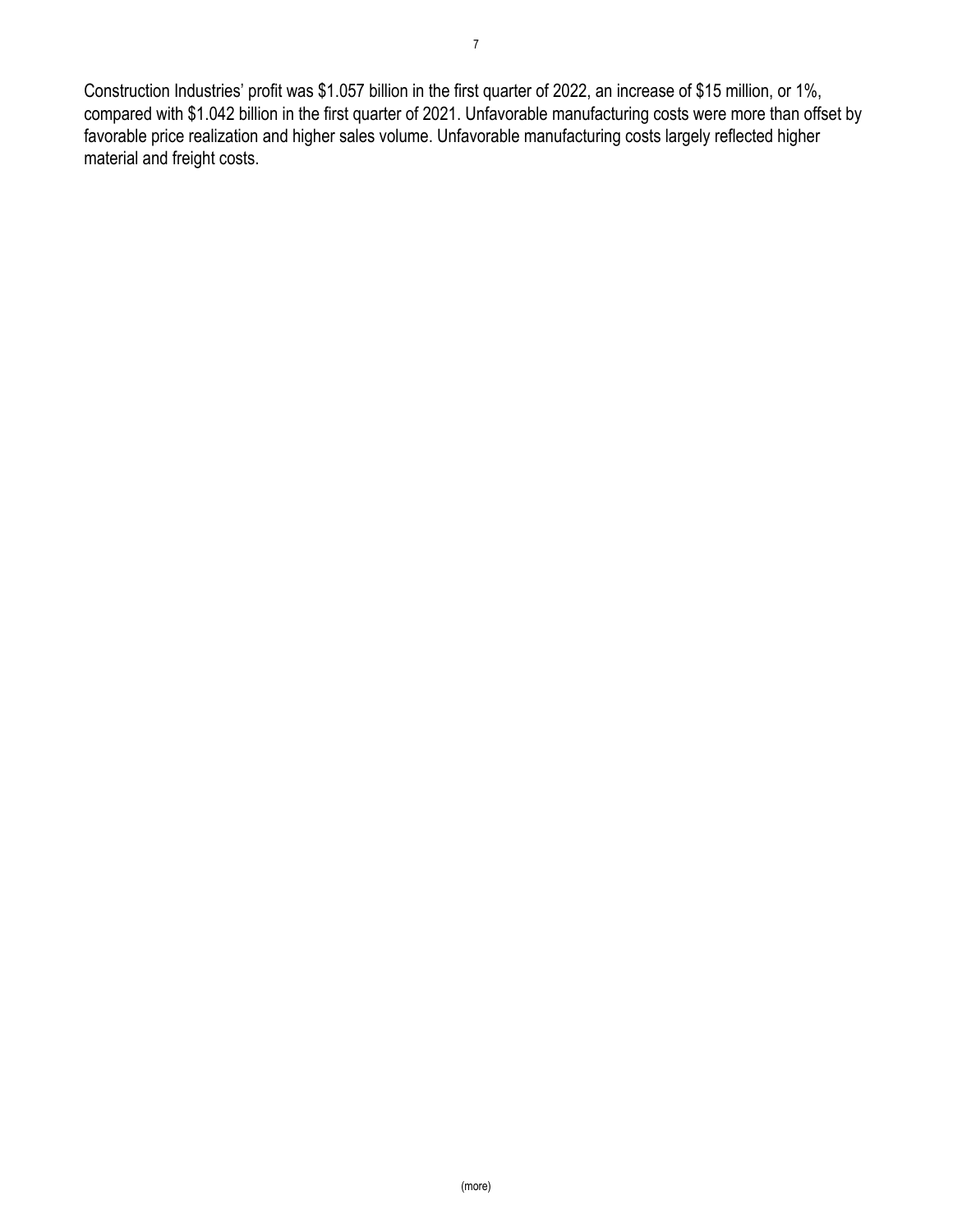# **RESOURCE INDUSTRIES**

# **(Millions of dollars)**

#### **Segment Sales**

|                    | <b>First Quarter</b><br>2021 | Sales<br>Volume | Price<br><b>Realization</b> | Currency | Inter-<br><b>Segment</b> | First Quarter<br>2022 | Change | %<br>Change |
|--------------------|------------------------------|-----------------|-----------------------------|----------|--------------------------|-----------------------|--------|-------------|
| <b>Total Sales</b> | 2 178                        | 527             | 169                         | (34)     | (10)                     | 2.830                 | 652    | 30%         |

### **Sales by Geographic Region**

|                       | <b>First Quarter</b><br>2022 | <b>First Quarter</b><br>2021 | \$<br>Change        | %<br>Change |
|-----------------------|------------------------------|------------------------------|---------------------|-------------|
| North America         | \$<br>1,018                  | \$<br>657                    | \$<br>361           | 55%         |
| Latin America         | 399                          | 405                          | (6)                 | (1%)        |
| <b>EAME</b>           | 594                          | 474                          | 120                 | 25%         |
| Asia/Pacific          | 748                          | 561                          | 187                 | 33%         |
| <b>External Sales</b> | 2,759                        | 2,097                        | 662                 | 32%         |
| Inter-segment         | 71                           | 81                           | (10)                | (12%)       |
| <b>Total Sales</b>    | \$<br>2,830                  | \$<br>2,178                  | \$<br>652           | 30%         |
| <b>Segment Profit</b> |                              |                              |                     |             |
|                       | <b>First Quarter</b><br>2022 | <b>First Quarter</b><br>2021 | Change              | %<br>Change |
| <b>Segment Profit</b> | \$<br>361                    | \$<br>312                    | \$<br>49            | 16%         |
| Segment Profit Margin | 12.8 %                       | 14.3 %                       | $(1.5 \text{ pts})$ |             |

Resource Industries' total sales were \$2.830 billion in the first quarter of 2022, an increase of \$652 million, or 30%, compared with \$2.178 billion in the first quarter of 2021. The increase was primarily due to higher sales volume and favorable price realization. The increase in sales volume was driven by higher end-user demand for equipment and aftermarket parts and the impact from changes in dealer inventories. End-user demand was higher in heavy construction and quarry and aggregates as well as mining. Dealers increased inventories during the first quarter of 2022, compared to remaining about flat during the first quarter of 2021.

Resource Industries' profit was \$361 million in the first quarter of 2022, an increase of \$49 million, or 16%, compared with \$312 million in the first quarter of 2021. Unfavorable manufacturing costs and higher SG&A/R&D expenses were more than offset by higher sales volume and favorable price realization. Unfavorable manufacturing costs largely reflected higher freight and material costs. The increase in SG&A/R&D expenses was driven by investments aligned with growth initiatives.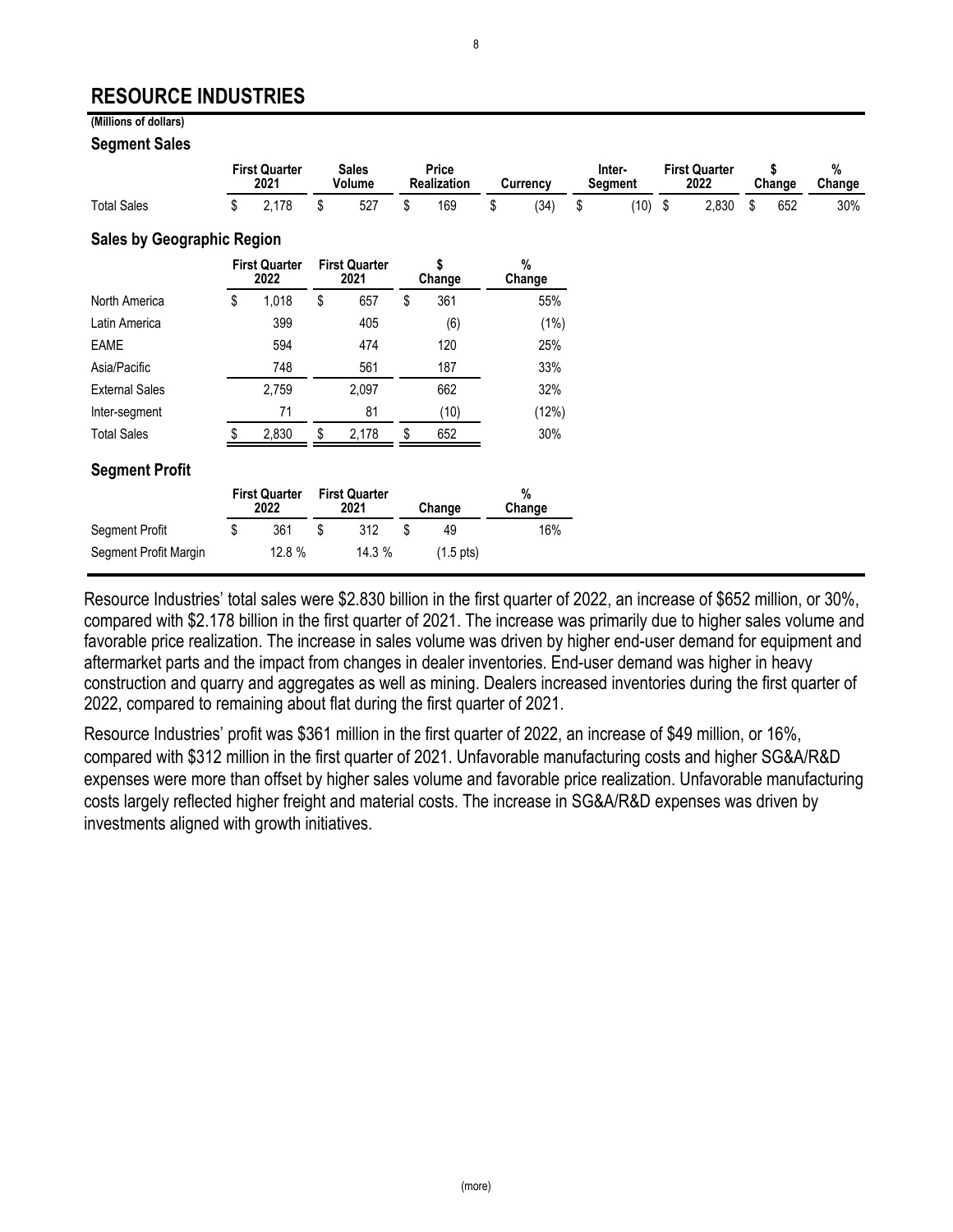# **ENERGY & TRANSPORTATION**

#### **(Millions of dollars) Segment Sales**

|                    | <b>First Quarter</b><br>2021 | <b>Sales</b><br>Volume |              | Price<br><b>Realization</b> |    | Currencv |    | Inter-<br><b>Segment</b> | <b>First Quarter</b><br>2022 | Change | %<br>Change |
|--------------------|------------------------------|------------------------|--------------|-----------------------------|----|----------|----|--------------------------|------------------------------|--------|-------------|
| <b>Total Sales</b> | 4.507                        | 333                    | $\mathbb{S}$ | 115                         | S. | (74)     | -S | 157                      | $5.038$ \$                   | 531    | 12%         |

### **Sales by Application**

|                       |       | <b>First Quarter</b><br>2022 | <b>First Quarter</b><br>2021 | \$<br>Change        | %<br>Change |
|-----------------------|-------|------------------------------|------------------------------|---------------------|-------------|
| Oil and Gas           | \$    | 948                          | \$<br>915                    | \$<br>33            | 4%          |
| Power Generation      |       | 1.012                        | 963                          | 49                  | 5%          |
| Industrial            |       | 1,020                        | 813                          | 207                 | 25%         |
| Transportation        |       | 1,052                        | 967                          | 85                  | 9%          |
| <b>External Sales</b> | 4.032 |                              | 3,658                        | 374                 | 10%         |
| Inter-segment         |       | 1,006                        | 849                          | 157                 | 18%         |
| <b>Total Sales</b>    | \$    | 5,038                        | \$<br>4,507                  | \$<br>531           | 12%         |
| <b>Segment Profit</b> |       |                              |                              |                     |             |
|                       |       | <b>First Quarter</b><br>2022 | <b>First Quarter</b><br>2021 | Change              | %<br>Change |
| <b>Segment Profit</b> | \$    | 538                          | \$<br>675                    | \$<br>(137)         | (20%)       |
| Segment Profit Margin |       | 10.7 %                       | 15.0 %                       | $(4.3 \text{ pts})$ |             |

Energy & Transportation's total sales were \$5.038 billion in the first quarter of 2022, an increase of \$531 million, or 12%, compared with \$4.507 billion in the first quarter of 2021. Sales increased across all applications and intersegment sales.

- Oil and Gas Sales increased for reciprocating engines, primarily aftermarket parts, partially offset by lower sales for turbines and turbine-related services.
- Power Generation Sales rose due to higher sales volume in small reciprocating engine applications, partially offset by lower sales in turbines and turbine-related services.
- Industrial Sales were up due to higher demand across all regions.
- Transportation Sales increased in reciprocating engines, primarily aftermarket parts and marine applications.

Energy & Transportation's profit was \$538 million in the first quarter of 2022, a decrease of \$137 million, or 20%, compared with \$675 million in the first quarter of 2021. The decrease was mainly due to unfavorable manufacturing costs and higher SG&A/R&D expenses, partially offset by higher sales volume and favorable price realization. Unfavorable manufacturing costs largely reflected higher freight and material costs. The increase in SG&A/R&D expenses was driven by investments aligned with growth initiatives.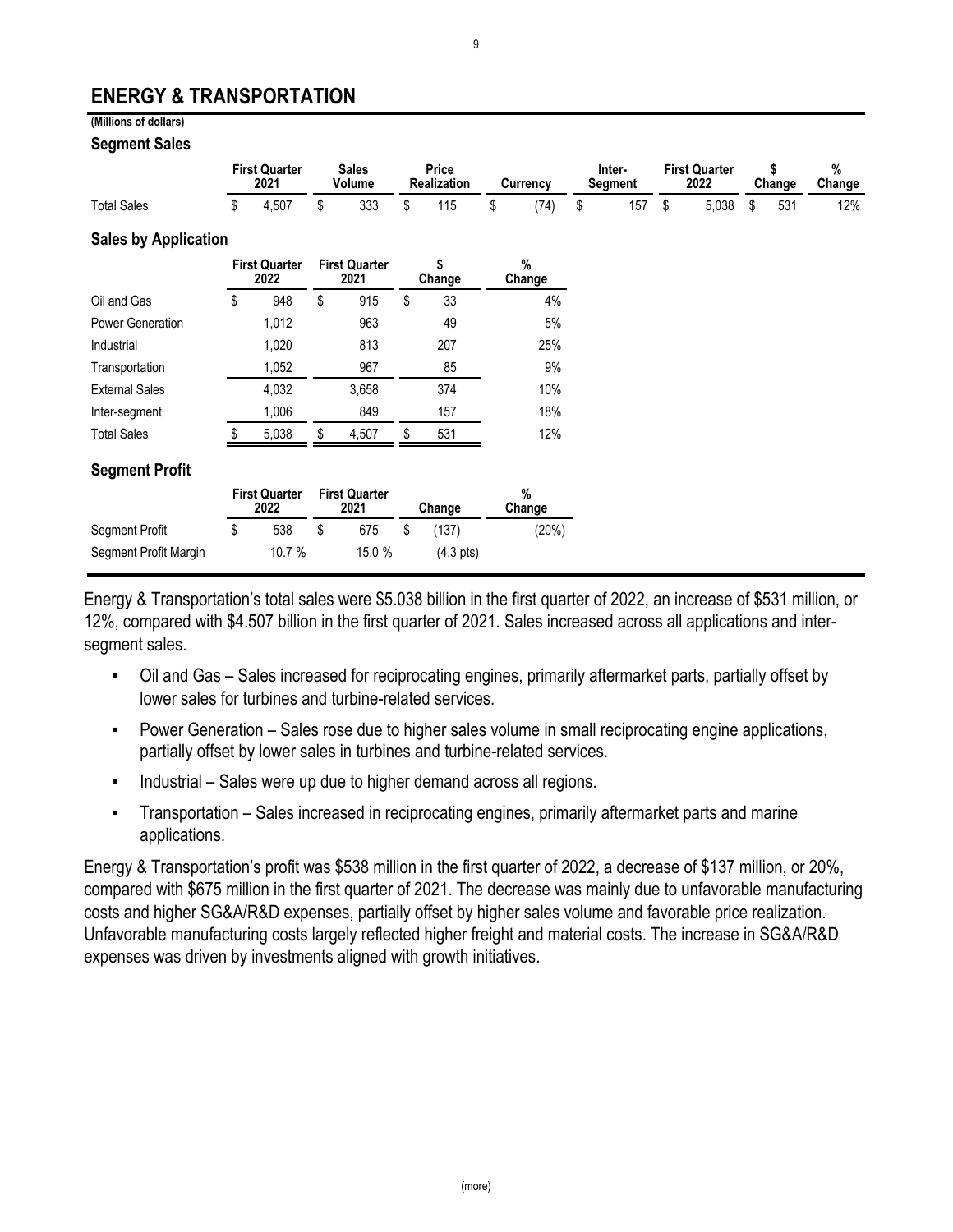# **FINANCIAL PRODUCTS SEGMENT**

#### **(Millions of dollars)**

### **Revenues by Geographic Region**

|                       |     | <b>First Quarter</b><br>2022 |    | <b>First Quarter</b><br>2021 |    | S<br>Change | %<br>Change |
|-----------------------|-----|------------------------------|----|------------------------------|----|-------------|-------------|
| North America         | \$  | 503                          | \$ | 476                          | \$ | 27          | 6%          |
| Latin America         |     | 73                           |    | 62                           |    | 11          | 18%         |
| <b>EAME</b>           |     | 96                           |    | 100                          |    | (4)         | (4% )       |
| Asia/Pacific          |     | 111                          |    | 123                          |    | (12)        | (10%)       |
| <b>Total Revenues</b> | \$. | 783                          | S  | 761                          | S  | 22          | 3%          |
| <b>Segment Profit</b> |     |                              |    |                              |    |             |             |
|                       |     | <b>First Quarter</b><br>2022 |    | <b>First Quarter</b><br>2021 |    | Change      | %<br>Change |
| <b>Segment Profit</b> | \$  | 238                          | S  | 244                          | \$ | (6)         | (2%)        |

Financial Products' segment revenues were \$783 million in the first quarter of 2022, an increase of \$22 million, or 3%, from the first quarter of 2021. The increase was mostly in North America, driven by a favorable impact from returned or repossessed equipment and higher average earning assets, partially offset by lower average financing rates.

Financial Products' segment profit was \$238 million in the first quarter of 2022, a decrease of \$6 million, or 2%, compared with \$244 million in the first quarter of 2021. The decrease was mainly due to higher provision for credit losses at Cat Financial and an increase in SG&A expenses, partially offset by a favorable impact from returned or repossessed equipment. The impact of lower average financing rates was mostly offset by lower interest expense.

At the end of the first quarter of 2022, past dues at Cat Financial were 2.05%, compared with 2.90% at the end of the first quarter of 2021. The decrease in past dues was mostly driven by the North America, Caterpillar Power Finance and EAME portfolios. Write-offs, net of recoveries, were \$8 million for the first quarter of 2022, compared with \$24 million for the first quarter of 2021. As of March 31, 2022, Cat Financial's allowance for credit losses totaled \$357 million, or 1.29% of finance receivables, compared with \$337 million, or 1.22% of finance receivables at December 31, 2021. The increase in allowance for credit losses included a higher reserve for the Russia and Ukraine portfolios.

# **Corporate Items and Eliminations**

Expense for corporate items and eliminations was \$261 million in the first quarter of 2022, a decrease of \$126 million from the first quarter of 2021, primarily due to favorable impacts of segment reporting methodology differences and a favorable change in fair value adjustments related to deferred compensation plans.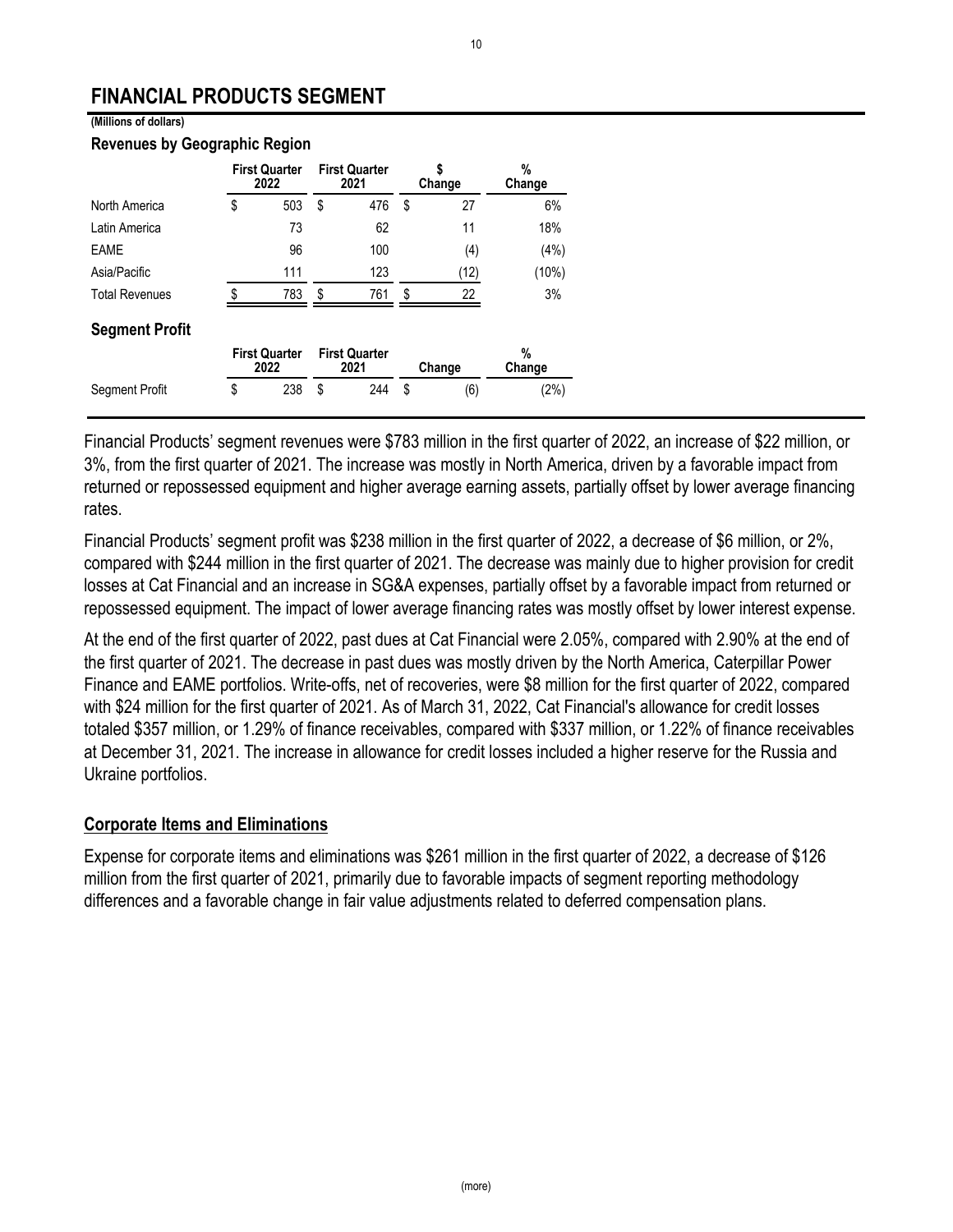### **Notes**

- **i. Glossary of terms is included on the Caterpillar website at https://investors.caterpillar.com/overview/default.aspx.**
- **ii. End-user demand is demonstrated by the company's Rolling 3 Month Retail Sales Statistics filed in a Form 8-K on Thursday, April 28, 2022.**
- **iii. Information on non-GAAP financial measures is included in the appendix on page 13.**
- **iv. Some amounts within this report are rounded to the millions or billions and may not add.**
- **v. Caterpillar will conduct a teleconference and live webcast, with a slide presentation, beginning at 7:30 a.m. Central Time on Thursday, April 28, 2022, to discuss its 2022 first-quarter results. The accompanying slides will be available before the webcast on the Caterpillar website at https://investors.caterpillar.com/events-presentations/default.aspx.**

# **About Caterpillar**

With 2021 sales and revenues of \$51.0 billion, Caterpillar Inc. is the world's leading manufacturer of construction and mining equipment, off-highway diesel and natural gas engines, industrial gas turbines and diesel-electric locomotives. For nearly 100 years, we've been helping customers build a better, more sustainable world and are committed and contributing to a reduced-carbon future. Our innovative products and services, backed by our global dealer network, provide exceptional value that helps customers succeed. Caterpillar does business on every continent, principally operating through three primary segments – Construction Industries, Resource Industries and Energy & Transportation – and providing financing and related services through our Financial Products segment. Visit us at caterpillar.com or join the conversation on our social media channels at caterpillar.com/en/news/social-media.html.

Caterpillar's latest financial results are also available online:

https://investors.caterpillar.com/overview/default.aspx

https://investors.caterpillar.com/financials/quarterly-results/default.aspx (live broadcast/replays of quarterly conference call)

Caterpillar investor relations contact: Ryan Fiedler, +1 224-551-4074 or Fiedler\_Ryan\_S@cat.com

Caterpillar media contact: Kate Kenny, +1 309-361-9333 or Kenny\_Kate@cat.com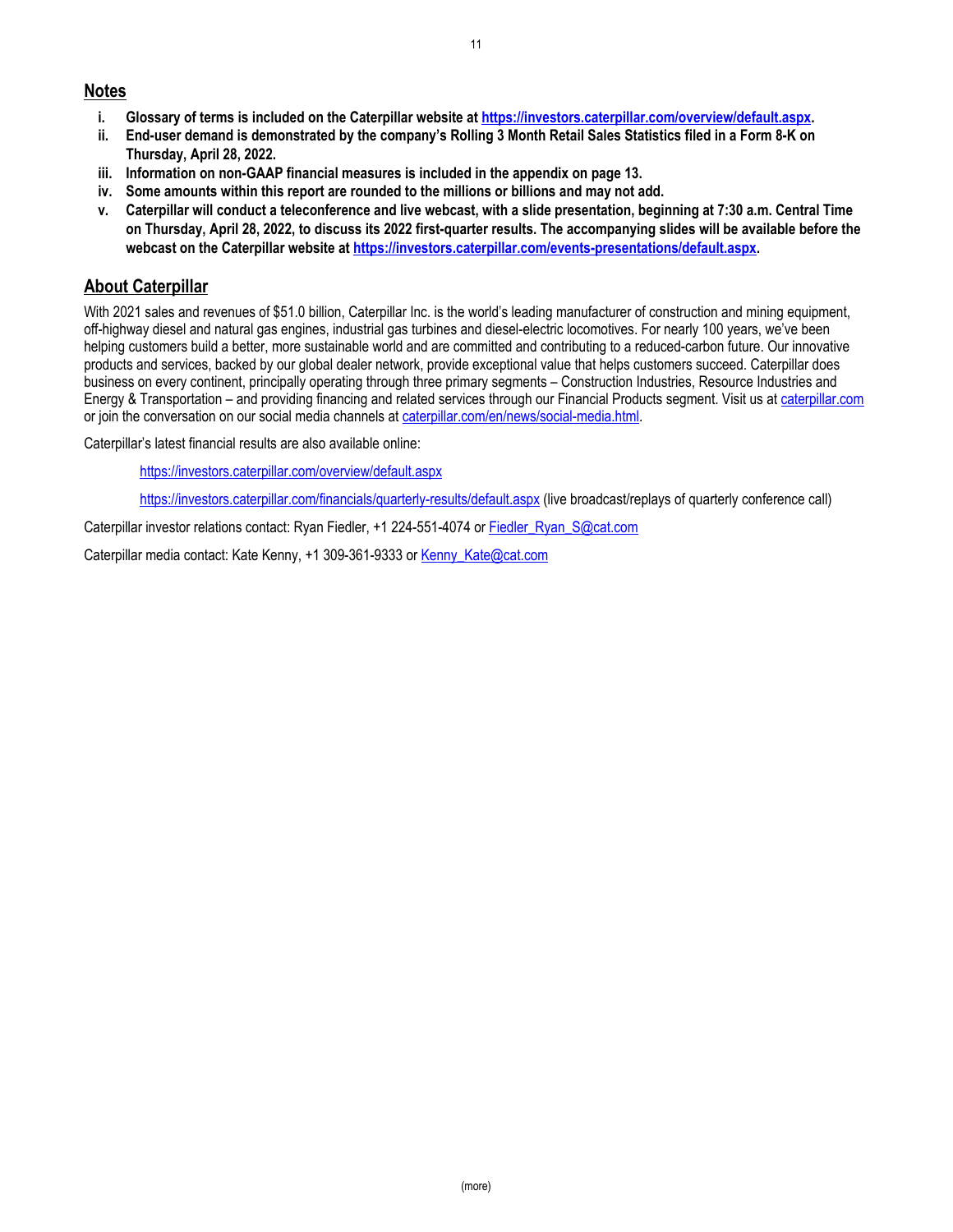# **Forward-Looking Statements**

Certain statements in this press release relate to future events and expectations and are forward-looking statements within the meaning of the Private Securities Litigation Reform Act of 1995. Words such as "believe," "estimate," "will be," "will," "would," "expect," "anticipate," "plan," "forecast," "target," "guide," "project," "intend," "could," "should" or other similar words or expressions often identify forward-looking statements. All statements other than statements of historical fact are forward-looking statements, including, without limitation, statements regarding our outlook, projections, forecasts or trend descriptions. These statements do not guarantee future performance and speak only as of the date they are made, and we do not undertake to update our forward-looking statements.

Caterpillar's actual results may differ materially from those described or implied in our forward-looking statements based on a number of factors, including, but not limited to: (i) global and regional economic conditions and economic conditions in the industries we serve; (ii) commodity price changes, material price increases, fluctuations in demand for our products or significant shortages of material; (iii) government monetary or fiscal policies; (iv) political and economic risks, commercial instability and events beyond our control in the countries in which we operate; (v) international trade policies and their impact on demand for our products and our competitive position, including the imposition of new tariffs or changes in existing tariff rates; (vi) our ability to develop, produce and market quality products that meet our customers' needs; (vii) the impact of the highly competitive environment in which we operate on our sales and pricing; (viii) information technology security threats and computer crime; (ix) inventory management decisions and sourcing practices of our dealers and our OEM customers; (x) a failure to realize, or a delay in realizing, all of the anticipated benefits of our acquisitions, joint ventures or divestitures; (xi) union disputes or other employee relations issues; (xii) adverse effects of unexpected events; (xiii) disruptions or volatility in global financial markets limiting our sources of liquidity or the liquidity of our customers, dealers and suppliers; (xiv) failure to maintain our credit ratings and potential resulting increases to our cost of borrowing and adverse effects on our cost of funds, liquidity, competitive position and access to capital markets; (xv) our Financial Products segment's risks associated with the financial services industry; (xvi) changes in interest rates or market liquidity conditions; (xvii) an increase in delinquencies, repossessions or net losses of Cat Financial's customers; (xviii) currency fluctuations; (xix) our or Cat Financial's compliance with financial and other restrictive covenants in debt agreements; (xx) increased pension plan funding obligations; (xxi) alleged or actual violations of trade or anti-corruption laws and regulations; (xxii) additional tax expense or exposure, including the impact of U.S. tax reform; (xxiii) significant legal proceedings, claims, lawsuits or government investigations; (xxiv) new regulations or changes in financial services regulations; (xxv) compliance with environmental laws and regulations; (xxvi) the duration and geographic spread of, business disruptions caused by, and the overall global economic impact of, the COVID-19 pandemic; and (xxvii) other factors described in more detail in Caterpillar's Forms 10-Q, 10-K and other filings with the Securities and Exchange Commission.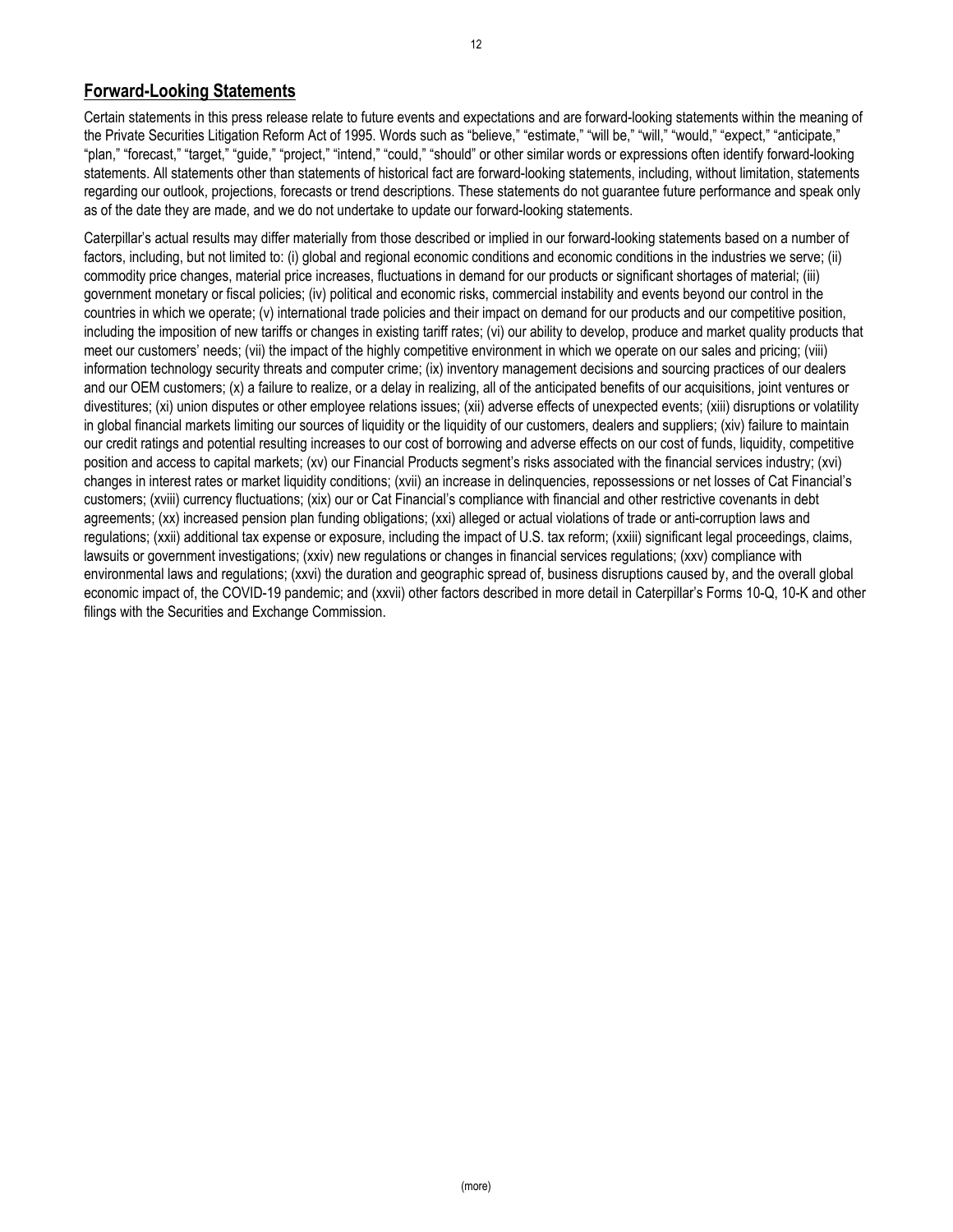# **APPENDIX**

# **NON-GAAP FINANCIAL MEASURES**

The following definitions are provided for the non-GAAP financial measures. These non-GAAP financial measures have no standardized meaning prescribed by U.S. GAAP and therefore are unlikely to be comparable to the calculation of similar measures for other companies. Management does not intend these items to be considered in isolation or as a substitute for the related GAAP measures.

The company believes it is important to separately quantify the profit impact of one significant item in order for the company's results to be meaningful to readers. This item consists of (i) restructuring costs, which were incurred to generate longer-term benefits. The company does not consider this item indicative of earnings from ongoing business activities and believes the non-GAAP measure provides investors with useful perspective on underlying business results and trends and aids with assessing the company's period-over-period results. The company intends to discuss adjusted profit per share for the fourth quarter and full-year 2022, excluding mark-to-market gains or losses for remeasurement of pension and other postemployment benefit plans along with any other discrete items.

|   |       | <b>Operating</b><br>Profit<br><b>Margin</b> | Profit<br><b>Before</b><br>Taxes                       |    | Taxes | <b>Effective</b><br><b>Tax Rate</b>         |   | Profit                                           |     | Profit per<br><b>Share</b> |
|---|-------|---------------------------------------------|--------------------------------------------------------|----|-------|---------------------------------------------|---|--------------------------------------------------|-----|----------------------------|
| 5 | 1,855 |                                             | 1,999                                                  | S  | 469   |                                             |   | 1.537                                            |     | 2.86                       |
|   | 13    | 0.1%                                        | 13                                                     |    |       | 13.0%                                       |   | 11                                               | \$. | 0.02                       |
|   | 1,868 |                                             | 2,012                                                  |    | 471   |                                             |   | 1,548                                            |     | 2.88                       |
| S | 1,814 |                                             | 1,997                                                  | \$ | 475   |                                             | S | 1.530                                            |     | 2.77                       |
|   | 64    | $0.5 \%$                                    | 64                                                     |    | 10    | 15.0 %                                      |   | 54                                               |     | 0.10                       |
|   | 1,878 |                                             | 2,061                                                  |    | 485   |                                             |   | 1,584                                            |     | 2.87                       |
|   |       | Operating<br><b>Profit</b>                  | $13.7 \%$ \$<br>13.7 % \$<br>$15.3 \%$ \$<br>15.8 % \$ |    |       | Provision<br>(Benefit) for<br><b>Income</b> |   | $23.4 \%$ \$<br>$23.4 \%$ \$<br>23.8 %<br>23.5 % |     |                            |

Reconciliations of adjusted results to the most directly comparable GAAP measure are as follows:

# **Supplemental Consolidating Data**

The company is providing supplemental consolidating data for the purpose of additional analysis. The data has been grouped as follows:

**Consolidated** – Caterpillar Inc. and its subsidiaries.

**Machinery, Energy & Transportation (ME&T)** – The company defines ME&T as it is presented in the supplemental data as Caterpillar Inc. and its subsidiaries, excluding Financial Products. ME&T's information relates to the design, manufacturing and marketing of its products.

**Financial Products** – The company defines Financial Products as it is presented in the supplemental data as its finance and insurance subsidiaries, primarily Caterpillar Financial Services Corporation (Cat Financial) and Caterpillar Insurance Holdings Inc. (Insurance Services). Financial Products' information relates to the financing to customers and dealers for the purchase and lease of Caterpillar and other equipment.

**Consolidating Adjustments** – Eliminations of transactions between ME&T and Financial Products.

The nature of the ME&T and Financial Products businesses is different, especially with regard to the financial position and cash flow items. Caterpillar management utilizes this presentation internally to highlight these differences. The company believes this presentation will assist readers in understanding its business.

Pages 14 to 22 reconcile ME&T and Financial Products to Caterpillar Inc. consolidated financial information.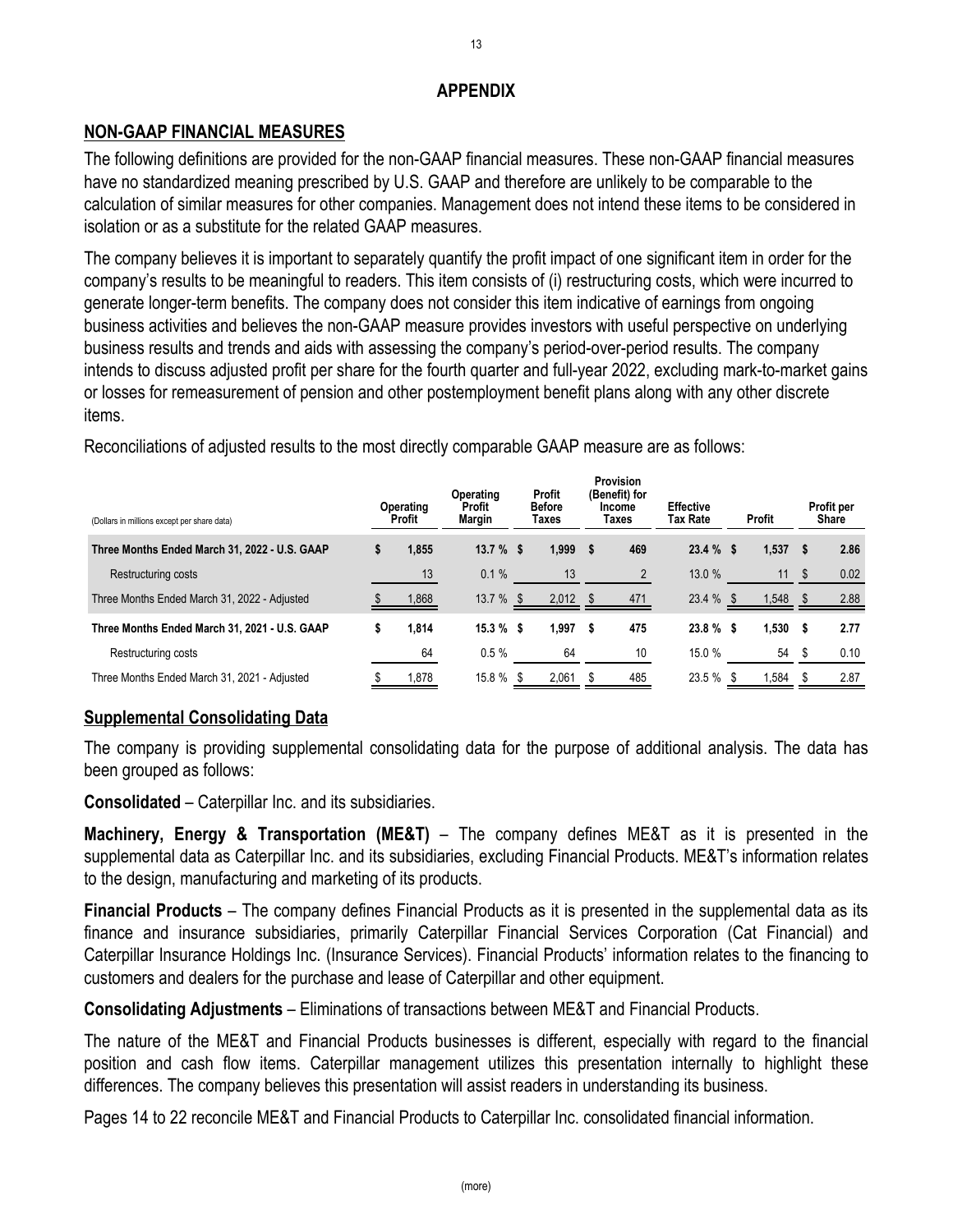#### **Caterpillar Inc. Condensed Consolidated Statement of Results of Operations (Unaudited) (Dollars in millions except per share data)**

|                                                                |              | <b>Three Months Ended</b><br>March 31, |        |  |
|----------------------------------------------------------------|--------------|----------------------------------------|--------|--|
|                                                                | 2022         |                                        | 2021   |  |
| Sales and revenues:                                            |              |                                        |        |  |
| Sales of Machinery, Energy & Transportation                    | \$<br>12,886 | \$                                     | 11,191 |  |
| <b>Revenues of Financial Products</b>                          | 703          |                                        | 696    |  |
| Total sales and revenues                                       | 13,589       |                                        | 11,887 |  |
| <b>Operating costs:</b>                                        |              |                                        |        |  |
| Cost of goods sold                                             | 9,559        |                                        | 8,012  |  |
| Selling, general and administrative expenses                   | 1,346        |                                        | 1,239  |  |
| Research and development expenses                              | 457          |                                        | 374    |  |
| Interest expense of Financial Products                         | 106          |                                        | 125    |  |
| Other operating (income) expenses                              | 266          |                                        | 323    |  |
| Total operating costs                                          | 11,734       |                                        | 10,073 |  |
| <b>Operating profit</b>                                        | 1,855        |                                        | 1,814  |  |
| Interest expense excluding Financial Products                  | 109          |                                        | 142    |  |
| Other income (expense)                                         | 253          |                                        | 325    |  |
| <b>Consolidated profit before taxes</b>                        | 1,999        |                                        | 1,997  |  |
| Provision (benefit) for income taxes                           | 469          |                                        | 475    |  |
| Profit of consolidated companies                               | 1,530        |                                        | 1,522  |  |
| Equity in profit (loss) of unconsolidated affiliated companies | 7            |                                        | 9      |  |
| Profit of consolidated and affiliated companies                | 1,537        |                                        | 1,531  |  |
| Less: Profit (loss) attributable to noncontrolling interests   |              |                                        | 1      |  |
| Profit <sup>1</sup>                                            | 1,537        | \$                                     | 1,530  |  |
| Profit per common share                                        | \$<br>2.88   | \$                                     | 2.80   |  |
| Profit per common share - diluted <sup>2</sup>                 | \$           | $2.86$ \$                              | 2.77   |  |
| Weighted-average common shares outstanding (millions)          |              |                                        |        |  |
| - Basic                                                        | 534.5        |                                        | 546.4  |  |
| $-$ Diluted $2$                                                | 538.3        |                                        | 551.4  |  |
| Profit attributable to common shareholders.                    |              |                                        |        |  |

2 Diluted by assumed exercise of stock-based compensation awards using the treasury stock method.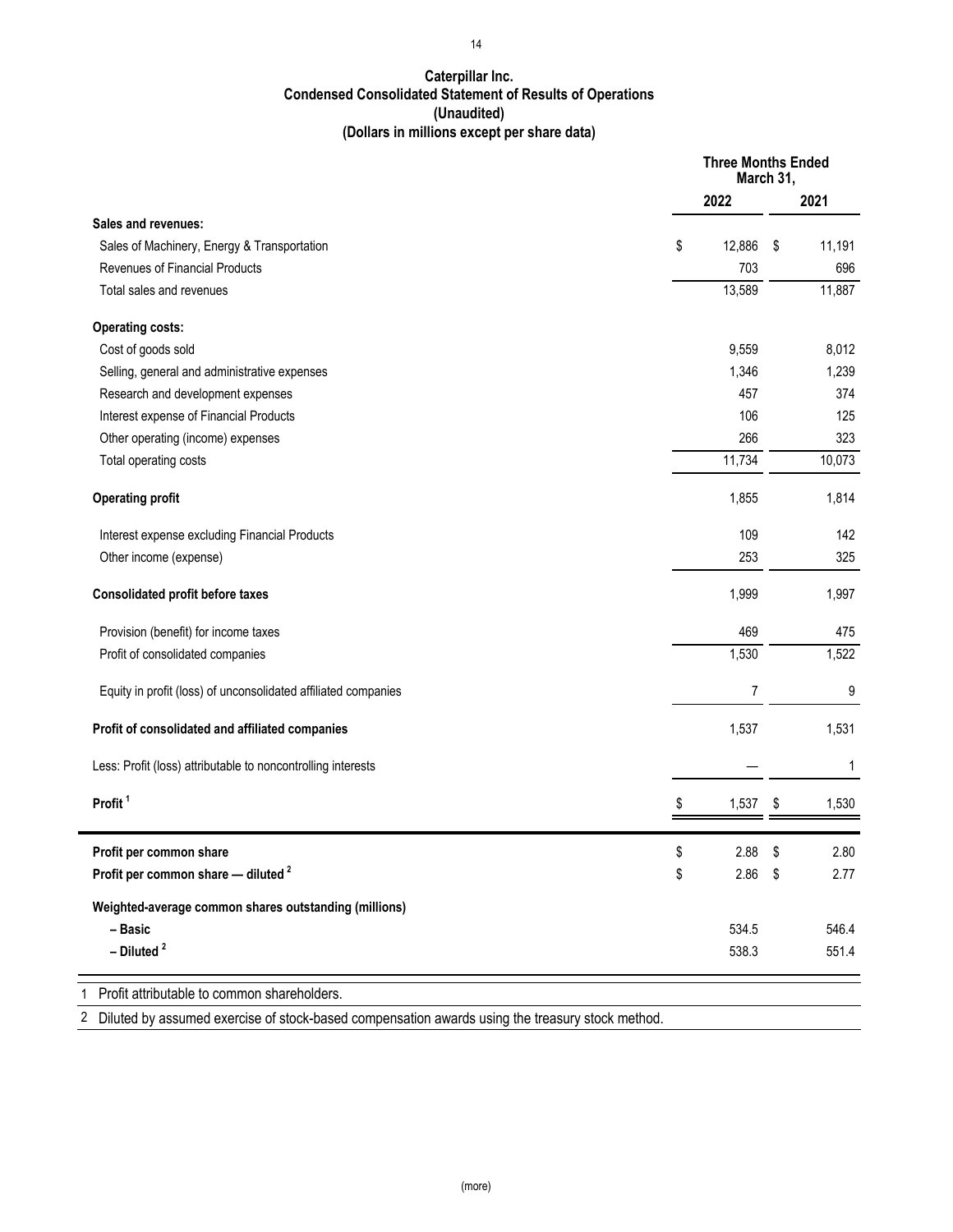### **Caterpillar Inc**. **Condensed Consolidated Statement of Financial Position (Unaudited) (Millions of dollars)**

|                                                                | March 31,<br>2022 |              | December 31,<br>2021    |                 |
|----------------------------------------------------------------|-------------------|--------------|-------------------------|-----------------|
| <b>Assets</b>                                                  |                   |              |                         |                 |
| Current assets:                                                |                   |              |                         |                 |
| Cash and cash equivalents                                      | \$                | 6,526        | \$                      | 9,254           |
| Receivables - trade and other                                  |                   | 9,135        |                         | 8,477           |
| Receivables - finance                                          |                   | 9,003        |                         | 8,898           |
| Prepaid expenses and other current assets                      |                   | 2,868        |                         | 2,788           |
| Inventories                                                    |                   | 15,038       |                         | 14,038          |
| Total current assets                                           |                   | 42,570       |                         | 43,455          |
| Property, plant and equipment - net                            |                   | 11,932       |                         | 12,090          |
| Long-term receivables - trade and other                        |                   | 1,204        |                         | 1,204           |
| Long-term receivables - finance                                |                   | 12,665       |                         | 12,707          |
| Noncurrent deferred and refundable income taxes                |                   | 1,973        |                         | 1,840           |
| Intangible assets                                              |                   | 967          |                         | 1,042           |
| Goodwill                                                       |                   | 6,293        |                         | 6,324           |
| Other assets                                                   |                   | 4,672        |                         | 4,131           |
| <b>Total assets</b>                                            | \$                | 82,276       | $\sqrt[6]{\frac{1}{2}}$ | 82,793          |
| <b>Liabilities</b>                                             |                   |              |                         |                 |
| Current liabilities:                                           |                   |              |                         |                 |
| Short-term borrowings:                                         |                   |              |                         |                 |
| -- Machinery, Energy & Transportation                          | \$                |              | \$                      | 9               |
| -- Financial Products                                          |                   | 4,501        |                         | 5,395           |
| Accounts payable                                               |                   | 8,361        |                         | 8,154           |
| Accrued expenses                                               |                   | 3,846        |                         | 3,757           |
| Accrued wages, salaries and employee benefits                  |                   | 1,275        |                         | 2,242           |
| Customer advances                                              |                   | 1,388        |                         | 1,087           |
| Dividends payable                                              |                   |              |                         | 595             |
| Other current liabilities                                      |                   | 2,355        |                         | 2,256           |
| Long-term debt due within one year:                            |                   |              |                         |                 |
| -- Machinery, Energy & Transportation                          |                   | 127          |                         | 45              |
| -- Financial Products                                          |                   | 7,679        |                         | 6,307           |
| <b>Total current liabilities</b>                               |                   | 29,532       |                         | 29,847          |
| Long-term debt due after one year:                             |                   | 9,636        |                         |                 |
| -- Machinery, Energy & Transportation<br>-- Financial Products |                   | 15,641       |                         | 9,746<br>16,287 |
| Liability for postemployment benefits                          |                   | 5,363        |                         | 5,592           |
| Other liabilities                                              |                   | 5,007        |                         | 4,805           |
| <b>Total liabilities</b>                                       |                   | 65,179       |                         | 66,277          |
|                                                                |                   |              |                         |                 |
| Shareholders' equity                                           |                   |              |                         |                 |
| Common stock                                                   |                   | 6,281        |                         | 6,398           |
| Treasury stock                                                 |                   | (28, 326)    |                         | (27, 643)       |
| Profit employed in the business                                |                   | 40,820       |                         | 39,282          |
| Accumulated other comprehensive income (loss)                  |                   | (1,710)      |                         | (1, 553)        |
| Noncontrolling interests                                       |                   | 32<br>17,097 |                         | 32<br>16,516    |
| Total shareholders' equity                                     |                   |              |                         |                 |
| Total liabilities and shareholders' equity                     | \$                | 82,276       | - \$                    | 82,793          |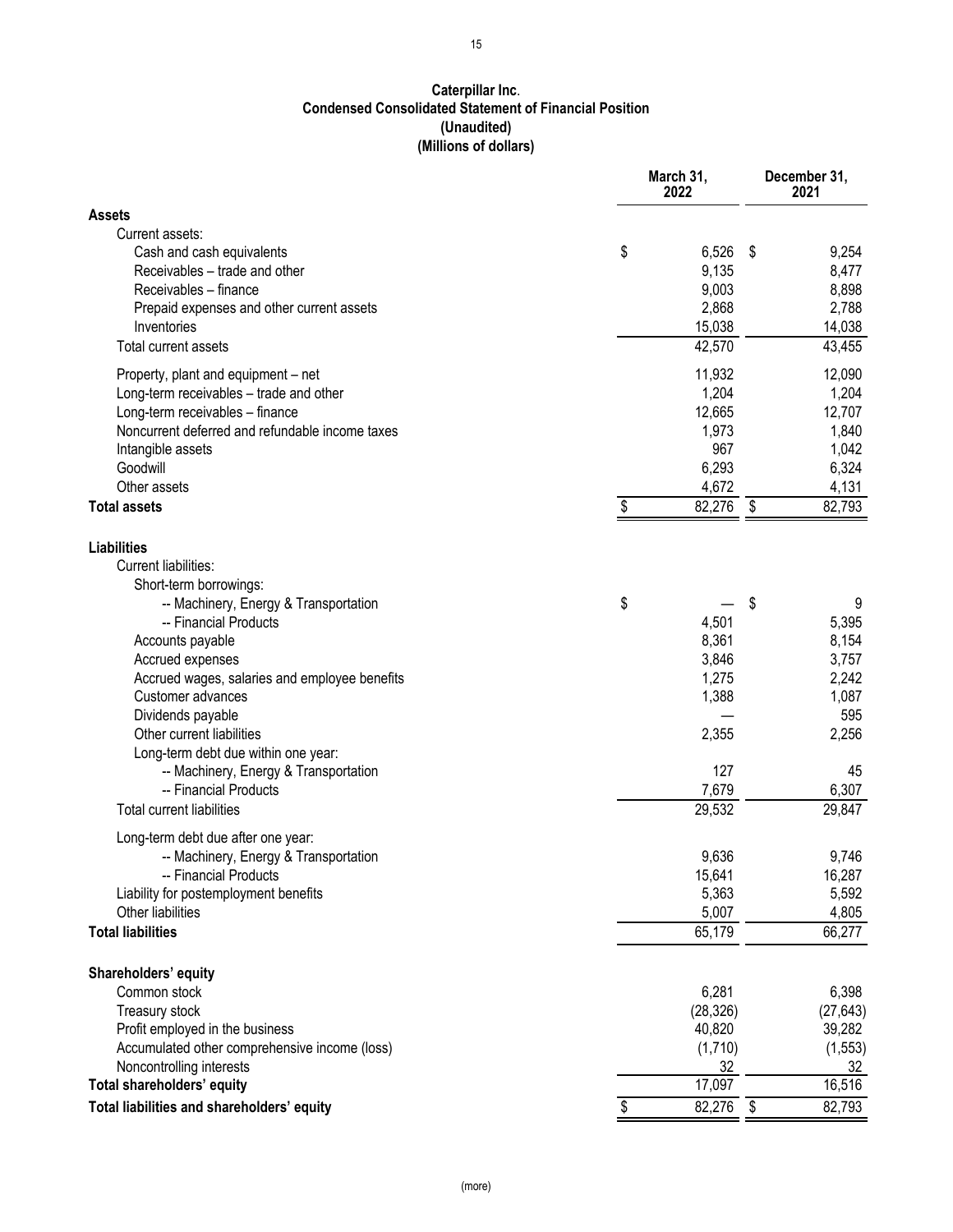### **Caterpillar Inc. Condensed Consolidated Statement of Cash Flow (Unaudited) (Millions of dollars)**

|                                                                            | <b>Three Months Ended</b><br>March 31. |    |         |
|----------------------------------------------------------------------------|----------------------------------------|----|---------|
|                                                                            | 2022                                   |    | 2021    |
| Cash flow from operating activities:                                       |                                        |    |         |
| Profit of consolidated and affiliated companies                            | \$<br>1,537                            | \$ | 1,531   |
| Adjustments for non-cash items:                                            |                                        |    |         |
| Depreciation and amortization                                              | 557                                    |    | 586     |
| Provision (benefit) for deferred income taxes                              | (99)                                   |    | 109     |
| Other                                                                      | (52)                                   |    | (104)   |
| Changes in assets and liabilities, net of acquisitions and divestitures:   |                                        |    |         |
| Receivables - trade and other                                              | (372)                                  |    | (543)   |
| Inventories                                                                | (1,032)                                |    | (657)   |
| Accounts payable                                                           | 452                                    |    | 733     |
| Accrued expenses                                                           | (74)                                   |    | 84      |
| Accrued wages, salaries and employee benefits                              | (965)                                  |    | 191     |
| Customer advances                                                          | 311                                    |    | 58      |
| Other assets - net                                                         | 99                                     |    | 56      |
| Other liabilities - net                                                    | (49)                                   |    | (116)   |
| Net cash provided by (used for) operating activities                       | 313                                    |    | 1,928   |
| Cash flow from investing activities:                                       |                                        |    |         |
| Capital expenditures - excluding equipment leased to others                | (346)                                  |    | (252)   |
| Expenditures for equipment leased to others                                | (333)                                  |    | (252)   |
| Proceeds from disposals of leased assets and property, plant and equipment | 269                                    |    | 309     |
| Additions to finance receivables                                           | (2,988)                                |    | (2,629) |
| Collections of finance receivables                                         | 2,966                                  |    | 2,770   |
| Proceeds from sale of finance receivables                                  | 9                                      |    | 5       |
| Investments and acquisitions (net of cash acquired)                        | (8)                                    |    | (386)   |
| Proceeds from sale of businesses and investments (net of cash sold)        |                                        |    | 28      |
| Proceeds from sale of securities                                           | 571                                    |    | 126     |
| Investments in securities                                                  | (1, 438)                               |    | (148)   |
| Other – net                                                                | (15)                                   |    | (48)    |
| Net cash provided by (used for) investing activities                       | (1, 313)                               |    | (477)   |
| Cash flow from financing activities:                                       |                                        |    |         |
| Dividends paid                                                             | (595)                                  |    | (562)   |
| Common stock issued, including treasury shares reissued                    | (28)                                   |    | 65      |
| Common shares repurchased                                                  | (820)                                  |    |         |
| Proceeds from debt issued (original maturities greater than three months)  | 2,131                                  |    | 2,273   |
| Payments on debt (original maturities greater than three months)           | (1, 387)                               |    | (2,887) |
| Short-term borrowings - net (original maturities three months or less)     | (1,016)                                |    | 1,659   |
| Other – net                                                                |                                        |    | (2)     |
| Net cash provided by (used for) financing activities                       | (1,715)                                |    | 546     |
| Effect of exchange rate changes on cash                                    | (16)                                   |    | (12)    |
| Increase (decrease) in cash, cash equivalents and restricted cash          | (2,731)                                |    | 1,985   |
| Cash, cash equivalents and restricted cash at beginning of period          | 9,263                                  |    | 9,366   |
| Cash, cash equivalents and restricted cash at end of period                | \$<br>6,532                            | \$ | 11,351  |

*Cash equivalents primarily represent short-term, highly liquid investments with original maturities of generally three months or less.*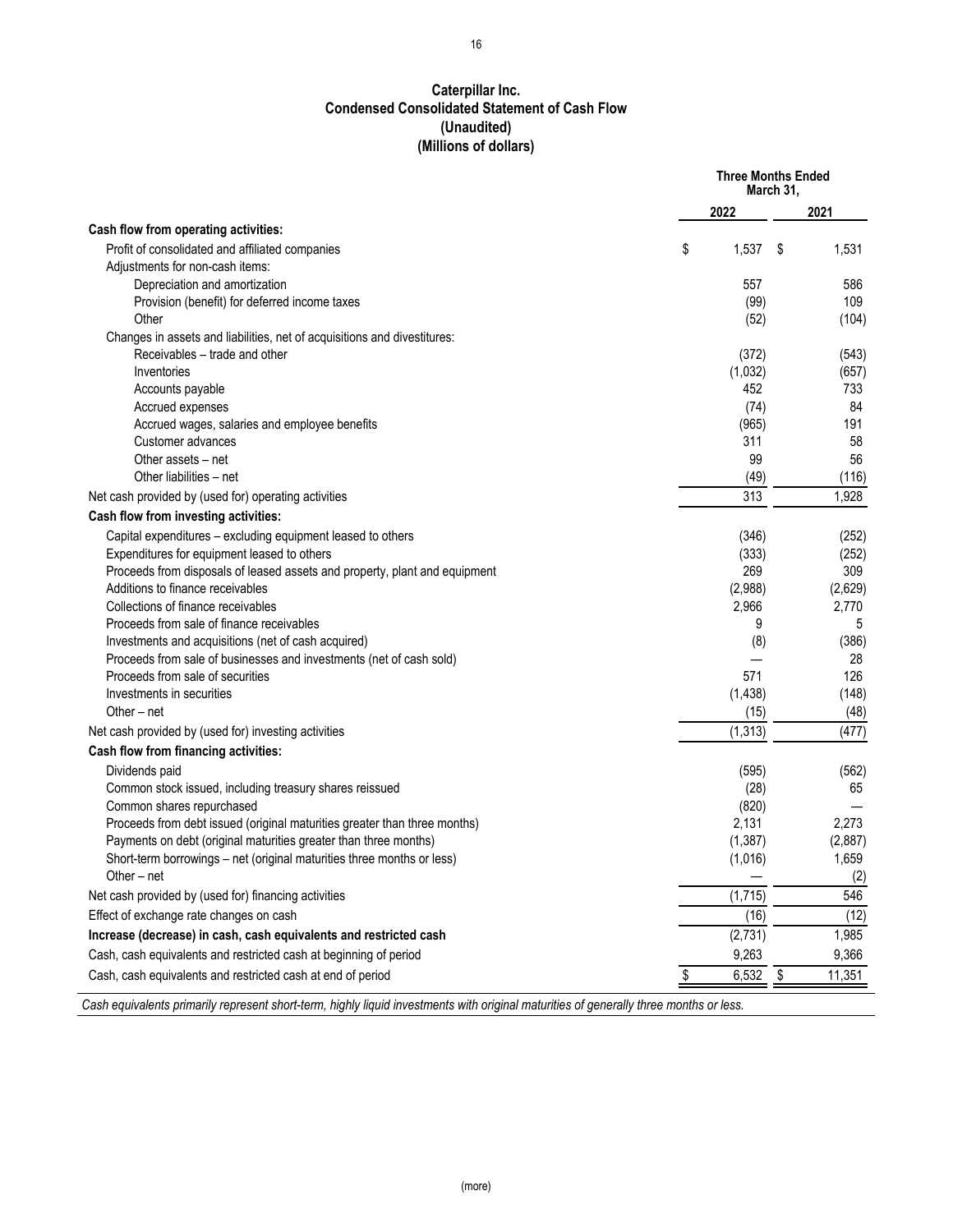#### **Caterpillar Inc. Supplemental Data for Results of Operations For the Three Months Ended March 31, 2022 (Unaudited) (Millions of dollars)**

|                                                                |              |        | Machinery,                 |                              |    |                                     |
|----------------------------------------------------------------|--------------|--------|----------------------------|------------------------------|----|-------------------------------------|
|                                                                | Consolidated |        | Energy &<br>Transportation | Financial<br><b>Products</b> |    | Consolidating<br><b>Adjustments</b> |
| Sales and revenues:                                            |              |        |                            |                              |    |                                     |
| Sales of Machinery, Energy & Transportation                    | \$           | 12,886 | \$<br>12,886               | \$                           | \$ |                                     |
| Revenues of Financial Products                                 |              | 703    |                            | 813                          |    | $(110)$ <sup>1</sup>                |
| Total sales and revenues                                       |              | 13,589 | 12,886                     | 813                          |    | (110)                               |
| <b>Operating costs:</b>                                        |              |        |                            |                              |    |                                     |
| Cost of goods sold                                             |              | 9,559  | 9,560                      |                              |    | $(1)$ 2                             |
| Selling, general and administrative expenses                   |              | 1,346  | 1,182                      | 172                          |    | $(8)$ 2                             |
| Research and development expenses                              |              | 457    | 457                        |                              |    |                                     |
| Interest expense of Financial Products                         |              | 106    |                            | 106                          |    |                                     |
| Other operating (income) expenses                              |              | 266    | (28)                       | 314                          |    | $(20)$ <sup>2</sup>                 |
| Total operating costs                                          |              | 11,734 | 11,171                     | 592                          |    | (29)                                |
| <b>Operating profit</b>                                        |              | 1,855  | 1,715                      | 221                          |    | (81)                                |
| Interest expense excluding Financial Products                  |              | 109    | 109                        |                              |    |                                     |
| Other income (expense)                                         |              | 253    | 157                        | 15                           |    | 813                                 |
| <b>Consolidated profit before taxes</b>                        |              | 1,999  | 1,763                      | 236                          |    |                                     |
| Provision (benefit) for income taxes                           |              | 469    | 412                        | 57                           |    |                                     |
| Profit of consolidated companies                               |              | 1,530  | 1,351                      | 179                          |    |                                     |
| Equity in profit (loss) of unconsolidated affiliated companies |              | 7      | 8                          |                              |    | $(1)$ <sup>4</sup>                  |
| Profit of consolidated and affiliated companies                |              | 1,537  | 1,359                      | 179                          |    | (1)                                 |
| Less: Profit (loss) attributable to noncontrolling interests   |              |        |                            | 1                            |    | $(1)$ 5                             |
| Profit <sup>6</sup>                                            | \$           | 1,537  | \$<br>1,359                | \$<br>178                    | \$ |                                     |

1 Elimination of Financial Products' revenues earned from ME&T.

2 Elimination of net expenses recorded by ME&T paid to Financial Products.

3 Elimination of discount recorded by ME&T on receivables sold to Financial Products and of interest earned between ME&T and Financial Products as well as dividends paid by Financial Products to ME&T.

4 Elimination of equity profit (loss) earned from Financial Products' subsidiaries partially owned by ME&T subsidiaries.

5 Elimination of noncontrolling interest profit (loss) recorded by Financial Products for subsidiaries partially owned by ME&T subsidiaries.

6 Profit attributable to common shareholders.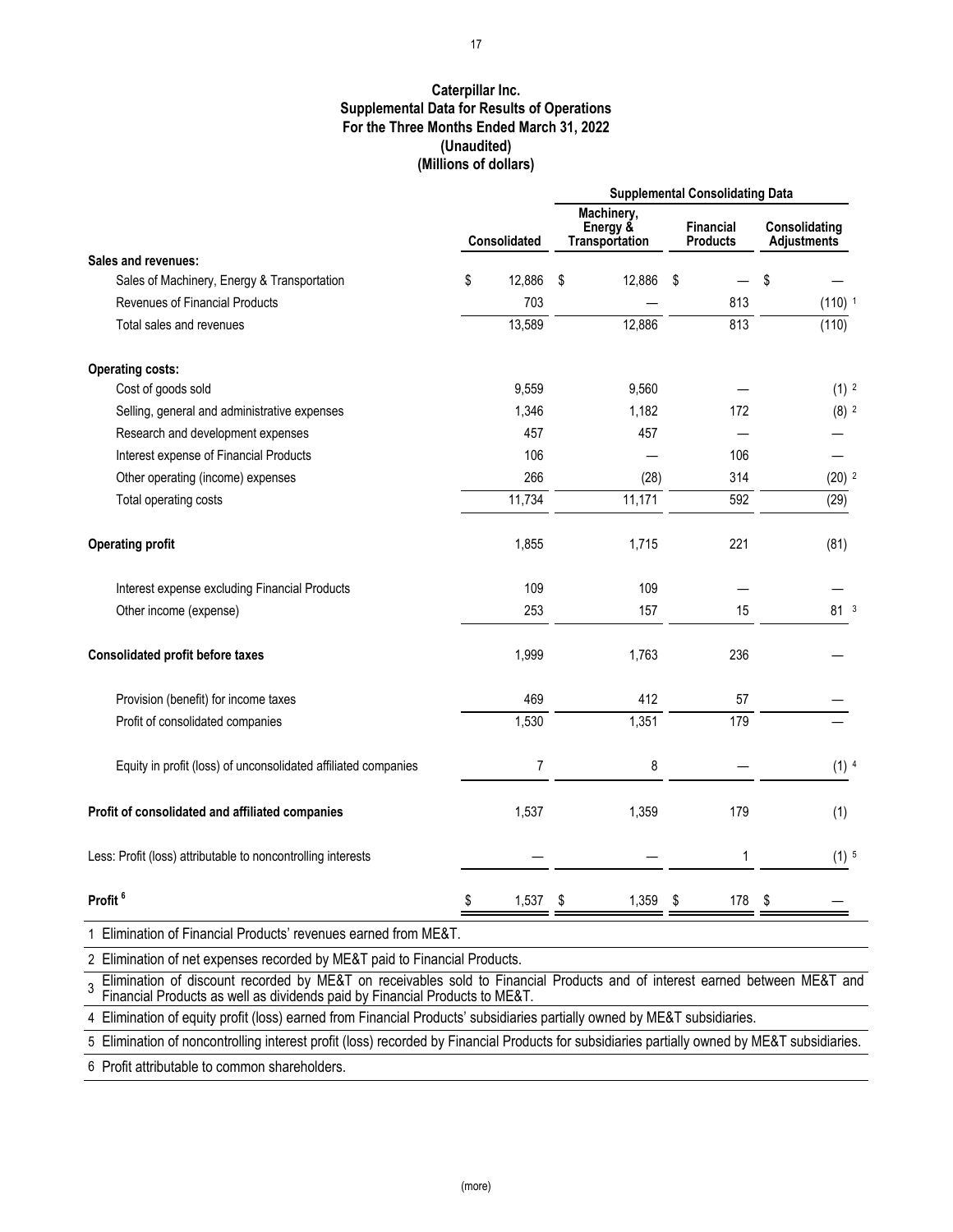#### **Caterpillar Inc. Supplemental Data for Results of Operations For the Three Months Ended March 31, 2021 (Unaudited) (Millions of dollars)**

|                                                                |              |        | <b>Supplemental Consolidating Data</b> |                                          |    |                              |                                     |                     |
|----------------------------------------------------------------|--------------|--------|----------------------------------------|------------------------------------------|----|------------------------------|-------------------------------------|---------------------|
|                                                                | Consolidated |        |                                        | Machinery,<br>Energy &<br>Transportation |    | Financial<br><b>Products</b> | Consolidating<br><b>Adjustments</b> |                     |
| Sales and revenues:                                            |              |        |                                        |                                          |    |                              |                                     |                     |
| Sales of Machinery, Energy & Transportation                    | \$           | 11,191 | \$                                     | 11,191                                   | \$ |                              | \$                                  |                     |
| Revenues of Financial Products                                 |              | 696    |                                        |                                          |    | 788                          |                                     | $(92)$ <sup>1</sup> |
| Total sales and revenues                                       |              | 11,887 |                                        | 11,191                                   |    | 788                          |                                     | (92)                |
| <b>Operating costs:</b>                                        |              |        |                                        |                                          |    |                              |                                     |                     |
| Cost of goods sold                                             |              | 8,012  |                                        | 8,013                                    |    |                              |                                     | $(1)$ 2             |
| Selling, general and administrative expenses                   |              | 1,239  |                                        | 1,114                                    |    | 124                          |                                     | 1 <sup>2</sup>      |
| Research and development expenses                              |              | 374    |                                        | 374                                      |    |                              |                                     |                     |
| Interest expense of Financial Products                         |              | 125    |                                        |                                          |    | 125                          |                                     |                     |
| Other operating (income) expenses                              |              | 323    |                                        | 26                                       |    | 314                          |                                     | $(17)$ <sup>2</sup> |
| Total operating costs                                          |              | 10,073 |                                        | 9,527                                    |    | 563                          |                                     | (17)                |
| <b>Operating profit</b>                                        |              | 1,814  |                                        | 1,664                                    |    | 225                          |                                     | (75)                |
| Interest expense excluding Financial Products                  |              | 142    |                                        | 142                                      |    |                              |                                     |                     |
| Other income (expense)                                         |              | 325    |                                        | 231                                      |    | 19                           |                                     | $75^{3}$            |
| <b>Consolidated profit before taxes</b>                        |              | 1,997  |                                        | 1,753                                    |    | 244                          |                                     |                     |
| Provision (benefit) for income taxes                           |              | 475    |                                        | 412                                      |    | 63                           |                                     |                     |
| Profit of consolidated companies                               |              | 1,522  |                                        | 1,341                                    |    | 181                          |                                     |                     |
| Equity in profit (loss) of unconsolidated affiliated companies |              | 9      |                                        | 12                                       |    |                              |                                     | $(3)$ 4             |
| Profit of consolidated and affiliated companies                |              | 1,531  |                                        | 1,353                                    |    | 181                          |                                     | (3)                 |
| Less: Profit (loss) attributable to noncontrolling interests   |              | 1      |                                        | 1                                        |    | 3                            |                                     | $(3)$ 5             |
| Profit <sup>6</sup>                                            |              | 1,530  | \$                                     | 1,352                                    | \$ | 178                          | \$                                  |                     |
|                                                                |              |        |                                        |                                          |    |                              |                                     |                     |

1 Elimination of Financial Products' revenues earned from ME&T.

2 Elimination of net expenses recorded by ME&T paid to Financial Products.

3 Elimination of discount recorded by ME&T on receivables sold to Financial Products and of interest earned between ME&T and Financial Products as well as dividends paid by Financial Products to ME&T.

4 Elimination of equity profit (loss) earned from Financial Products' subsidiaries partially owned by ME&T subsidiaries.

5 Elimination of noncontrolling interest profit (loss) recorded by Financial Products for subsidiaries partially owned by ME&T subsidiaries.

6 Profit attributable to common shareholders.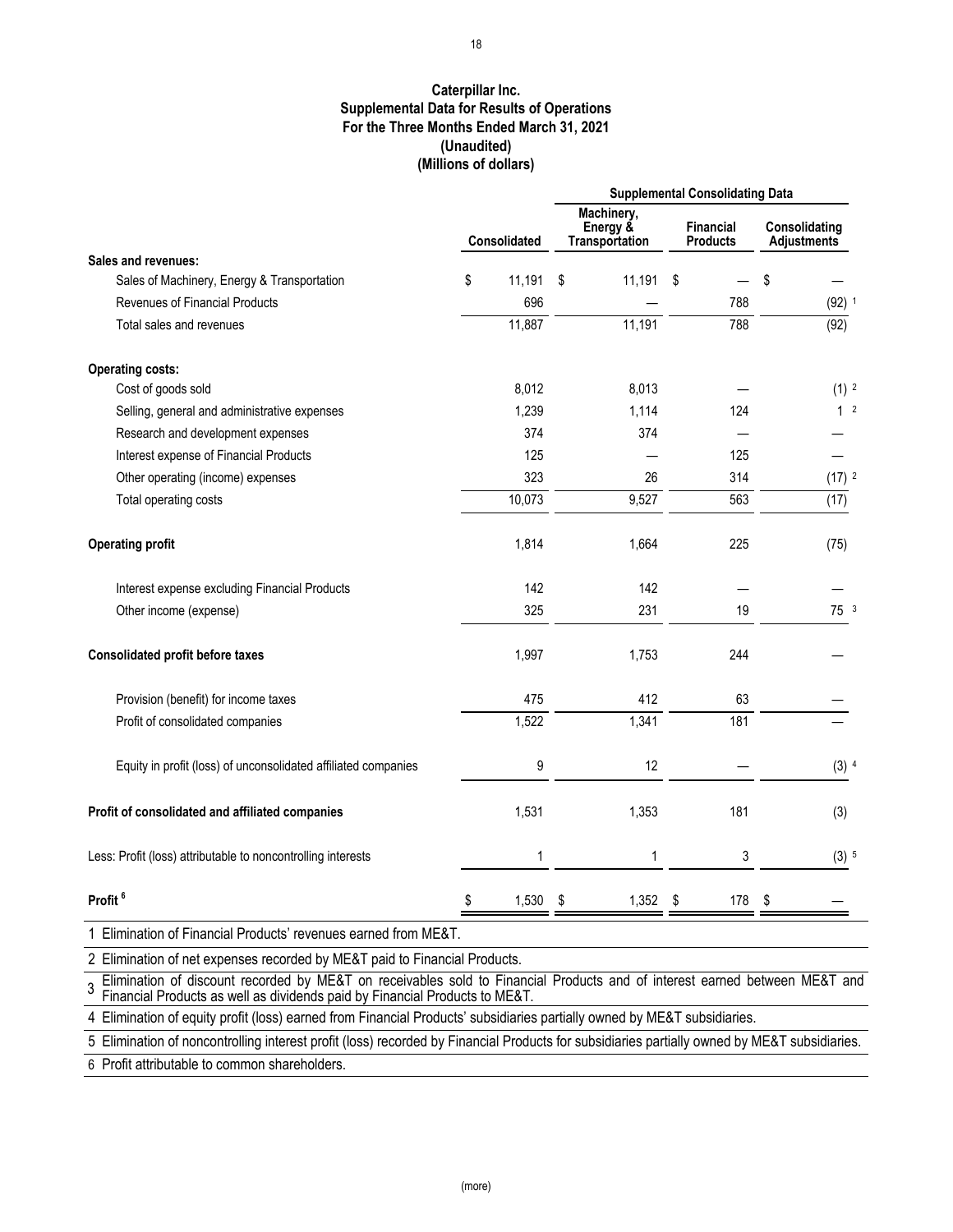# **Caterpillar Inc. Supplemental Data for Financial Position**

#### **At March 31, 2022 (Unaudited) (Millions of dollars)**

|                                                                                 |                     |           | <b>Supplemental Consolidating Data</b>          |    |                              |    |                              |
|---------------------------------------------------------------------------------|---------------------|-----------|-------------------------------------------------|----|------------------------------|----|------------------------------|
|                                                                                 | <b>Consolidated</b> |           | Machinerv.<br>Energy &<br><b>Transportation</b> |    | Financial<br><b>Products</b> |    | Consolidating<br>Adjustments |
| <b>Assets</b>                                                                   |                     |           |                                                 |    |                              |    |                              |
| Current assets:                                                                 |                     |           |                                                 |    |                              |    |                              |
| Cash and cash equivalents                                                       | \$                  | 6,526     | 5,662<br>\$                                     | \$ | 864                          | \$ |                              |
| Receivables - trade and other                                                   |                     | 9,135     | 3,734                                           |    | 435                          |    | $4,966$ $1,2$                |
| Receivables - finance                                                           |                     | 9,003     |                                                 |    | 14,117                       |    | $(5, 114)$ 2                 |
| Prepaid expenses and other current assets                                       |                     | 2.868     | 2.626                                           |    | 345                          |    | $(103)$ 3                    |
| Inventories                                                                     |                     | 15,038    | 15,038                                          |    |                              |    |                              |
| Total current assets                                                            |                     | 42,570    | 27,060                                          |    | 15.761                       |    | (251)                        |
| Property, plant and equipment - net                                             |                     | 11,932    | 8,010                                           |    | 3,922                        |    |                              |
| Long-term receivables - trade and other                                         |                     | 1,204     | 434                                             |    | 216                          |    | $554$ $1,2$                  |
| Long-term receivables - finance                                                 |                     | 12,665    |                                                 |    | 13,247                       |    | $(582)$ 2                    |
| Noncurrent deferred and refundable income taxes                                 |                     | 1,973     | 2,506                                           |    | 111                          |    | $(644)$ 4                    |
| Intangible assets                                                               |                     | 967       | 967                                             |    |                              |    |                              |
| Goodwill                                                                        |                     | 6,293     | 6.293                                           |    |                              |    |                              |
| Other assets                                                                    |                     | 4,672     | 3,919                                           |    | 1,960                        |    | $(1,207)$ 5                  |
| <b>Total assets</b>                                                             | \$                  | 82,276    | 49,189<br>\$                                    | \$ | 35,217                       | \$ | (2, 130)                     |
| <b>Liabilities</b>                                                              |                     |           |                                                 |    |                              |    |                              |
| <b>Current liabilities:</b>                                                     |                     |           |                                                 |    |                              |    |                              |
| Short-term borrowings                                                           | \$                  | 4,501     | \$                                              | \$ | 4,501                        | \$ |                              |
| Accounts payable                                                                |                     | 8,361     | 8,238                                           |    | 271                          |    | $(148)$ 6                    |
| Accrued expenses                                                                |                     | 3,846     | 3,403                                           |    | 443                          |    |                              |
| Accrued wages, salaries and employee benefits                                   |                     | 1,275     | 1,247                                           |    | 28                           |    |                              |
| Customer advances                                                               |                     | 1,388     | 1,387                                           |    | 1                            |    |                              |
| Other current liabilities                                                       |                     | 2,355     | 1,780                                           |    | 701                          |    | $(126)$ 4,7                  |
| Long-term debt due within one year                                              |                     | 7,806     | 127                                             |    | 7,679                        |    |                              |
| <b>Total current liabilities</b>                                                |                     | 29,532    | 16,182                                          |    | 13,624                       |    | (274)                        |
| Long-term debt due after one year                                               |                     | 25,277    | 9,664                                           |    | 15,641                       |    | $(28)$ 8                     |
| Liability for postemployment benefits                                           |                     | 5,363     | 5,363                                           |    |                              |    |                              |
| Other liabilities                                                               |                     | 5,007     | 4,169                                           |    | 1,542                        |    | $(704)$ 4                    |
| <b>Total liabilities</b>                                                        |                     | 65,179    | 35,378                                          |    | 30,807                       |    | (1,006)                      |
| Shareholders' equity                                                            |                     |           |                                                 |    |                              |    |                              |
| Common stock                                                                    |                     | 6,281     | 6,281                                           |    | 919                          |    | $(919)$ 9                    |
| Treasury stock                                                                  |                     | (28, 326) | (28, 326)                                       |    |                              |    |                              |
| Profit employed in the business                                                 |                     | 40,820    | 36,750                                          |    | 4,059                        |    | 119                          |
| Accumulated other comprehensive income (loss)                                   |                     | (1,710)   | (928)                                           |    | (782)                        |    |                              |
| Noncontrolling interests                                                        |                     | 32        | 34                                              |    | 214                          |    | $(216)$ 9                    |
| Total shareholders' equity                                                      |                     | 17,097    | 13,811                                          |    | 4,410                        |    | (1, 124)                     |
| Total liabilities and shareholders' equity                                      | \$                  | 82,276    | \$<br>49,189                                    | \$ | 35,217                       | \$ | (2, 130)                     |
| Elimination of receivables between ME&T and Financial Products.<br>$\mathbf{1}$ |                     |           |                                                 |    |                              |    |                              |

3 Elimination of ME&T's insurance premiums that are prepaid to Financial Products.

4 Reclassification reflecting required netting of deferred tax assets/liabilities by taxing jurisdiction.

5 Elimination of other intercompany assets between ME&T and Financial Products.

6 Elimination of payables between ME&T and Financial Products.

7 Elimination of prepaid insurance in Financial Products' other liabilities.

8 Elimination of debt between ME&T and Financial Products.

9 Eliminations associated with ME&T's investments in Financial Products' subsidiaries.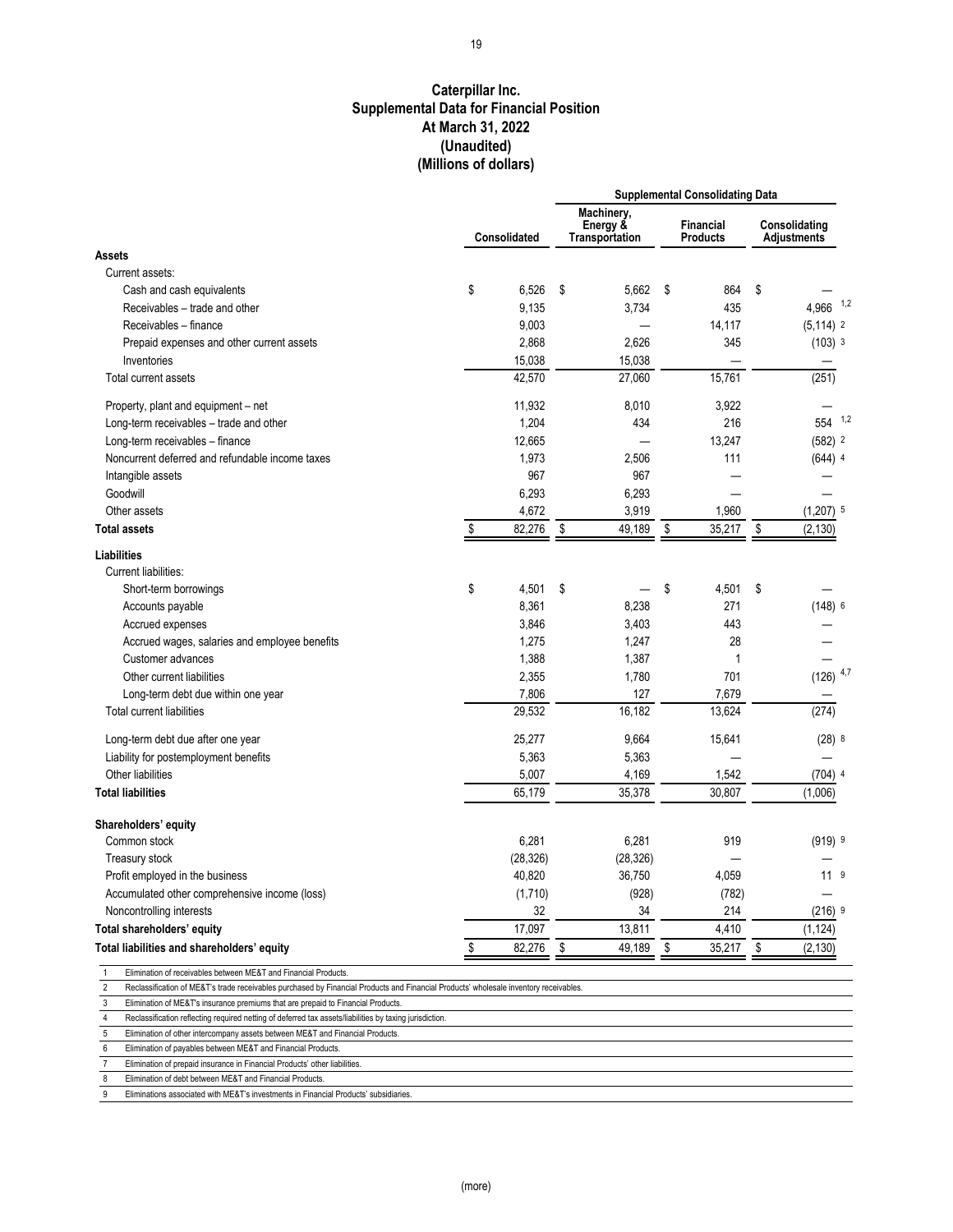#### **Caterpillar Inc. Supplemental Data for Financial Position At December 31, 2021 (Unaudited) (Millions of dollars)**

|                                                                                                                                                                                                                                                        |              | <b>Supplemental Consolidating Data</b> |                                          |    |                              |    |                              |
|--------------------------------------------------------------------------------------------------------------------------------------------------------------------------------------------------------------------------------------------------------|--------------|----------------------------------------|------------------------------------------|----|------------------------------|----|------------------------------|
|                                                                                                                                                                                                                                                        | Consolidated |                                        | Machinery,<br>Energy &<br>Transportation |    | Financial<br><b>Products</b> |    | Consolidating<br>Adjustments |
| <b>Assets</b>                                                                                                                                                                                                                                          |              |                                        |                                          |    |                              |    |                              |
| Current assets:                                                                                                                                                                                                                                        |              |                                        |                                          |    |                              |    |                              |
| Cash and cash equivalents                                                                                                                                                                                                                              | \$<br>9,254  | \$                                     | 8,428                                    | \$ | 826                          | \$ |                              |
| Receivables - trade and other                                                                                                                                                                                                                          | 8,477        |                                        | 3,279                                    |    | 435                          |    | $4,763$ $1,2$                |
| Receivables - finance                                                                                                                                                                                                                                  | 8,898        |                                        |                                          |    | 13,828                       |    | $(4,930)$ 2                  |
| Prepaid expenses and other current assets                                                                                                                                                                                                              | 2,788        |                                        | 2,567                                    |    | 358                          |    | $(137)$ 3                    |
| Inventories                                                                                                                                                                                                                                            | 14,038       |                                        | 14,038                                   |    |                              |    |                              |
| <b>Total current assets</b>                                                                                                                                                                                                                            | 43,455       |                                        | 28,312                                   |    | 15,447                       |    | (304)                        |
| Property, plant and equipment - net                                                                                                                                                                                                                    | 12,090       |                                        | 8,172                                    |    | 3,918                        |    |                              |
| Long-term receivables - trade and other                                                                                                                                                                                                                | 1,204        |                                        | 375                                      |    | 204                          |    | $625$ $1,2$                  |
| Long-term receivables - finance                                                                                                                                                                                                                        | 12,707       |                                        |                                          |    | 13,358                       |    | $(651)$ 2                    |
| Noncurrent deferred and refundable income taxes                                                                                                                                                                                                        | 1,840        |                                        | 2,396                                    |    | 105                          |    | $(661)$ 4                    |
| Intangible assets                                                                                                                                                                                                                                      | 1,042        |                                        | 1,042                                    |    |                              |    |                              |
| Goodwill                                                                                                                                                                                                                                               | 6,324        |                                        | 6,324                                    |    |                              |    |                              |
| Other assets                                                                                                                                                                                                                                           | 4,131        |                                        | 3,388                                    |    | 1,952                        |    | $(1,209)$ 5                  |
| <b>Total assets</b>                                                                                                                                                                                                                                    | \$<br>82,793 | \$                                     | 50,009                                   | \$ | 34,984                       | \$ | (2, 200)                     |
| <b>Liabilities</b>                                                                                                                                                                                                                                     |              |                                        |                                          |    |                              |    |                              |
| Current liabilities:                                                                                                                                                                                                                                   |              |                                        |                                          |    |                              |    |                              |
| Short-term borrowings                                                                                                                                                                                                                                  | \$<br>5,404  | \$                                     | 9                                        | \$ | 5,395                        | \$ |                              |
| Accounts payable                                                                                                                                                                                                                                       | 8,154        |                                        | 8,079                                    |    | 242                          |    | $(167)$ 6                    |
| Accrued expenses                                                                                                                                                                                                                                       | 3,757        |                                        | 3,385                                    |    | 372                          |    |                              |
| Accrued wages, salaries and employee benefits                                                                                                                                                                                                          | 2,242        |                                        | 2,186                                    |    | 56                           |    |                              |
| Customer advances                                                                                                                                                                                                                                      | 1,087        |                                        | 1,086                                    |    | 1                            |    |                              |
| Dividends payable                                                                                                                                                                                                                                      | 595          |                                        | 595                                      |    |                              |    |                              |
| Other current liabilities                                                                                                                                                                                                                              | 2,256        |                                        | 1,773                                    |    | 642                          |    | $(159)$ 4,7                  |
| Long-term debt due within one year                                                                                                                                                                                                                     | 6,352        |                                        | 45                                       |    | 6,307                        |    |                              |
| <b>Total current liabilities</b>                                                                                                                                                                                                                       | 29,847       |                                        | 17,158                                   |    | 13,015                       |    | (326)                        |
| Long-term debt due after one year                                                                                                                                                                                                                      | 26,033       |                                        | 9,772                                    |    | 16,287                       |    | $(26)$ 8                     |
| Liability for postemployment benefits                                                                                                                                                                                                                  | 5,592        |                                        | 5,592                                    |    |                              |    |                              |
| Other liabilities                                                                                                                                                                                                                                      | 4,805        |                                        | 4,106                                    |    | 1,425                        |    | $(726)$ 4                    |
| <b>Total liabilities</b>                                                                                                                                                                                                                               | 66,277       |                                        | 36,628                                   |    | 30.727                       |    | (1,078)                      |
| Shareholders' equity                                                                                                                                                                                                                                   |              |                                        |                                          |    |                              |    |                              |
| Common stock                                                                                                                                                                                                                                           | 6,398        |                                        | 6,398                                    |    | 919                          |    | $(919)$ 9                    |
| Treasury stock                                                                                                                                                                                                                                         | (27, 643)    |                                        | (27, 643)                                |    |                              |    |                              |
| Profit employed in the business                                                                                                                                                                                                                        | 39,282       |                                        | 35,390                                   |    | 3,881                        |    | 119                          |
| Accumulated other comprehensive income (loss)                                                                                                                                                                                                          | (1, 553)     |                                        | (799)                                    |    | (754)                        |    |                              |
| Noncontrolling interests                                                                                                                                                                                                                               | 32           |                                        | 35                                       |    | 211                          |    | $(214)$ 9                    |
| Total shareholders' equity                                                                                                                                                                                                                             | 16,516       |                                        | 13,381                                   |    | 4,257                        |    | (1, 122)                     |
| Total liabilities and shareholders' equity                                                                                                                                                                                                             | \$<br>82,793 | \$                                     | 50,009                                   | \$ | 34,984                       | \$ | (2,200)                      |
| Elimination of receivables between ME&T and Financial Products.<br>$\mathbf{1}$                                                                                                                                                                        |              |                                        |                                          |    |                              |    |                              |
| $\sqrt{2}$<br>Reclassification of ME&T's trade receivables purchased by Financial Products and Financial Products' wholesale inventory receivables.<br>$\mathsf 3$<br>Elimination of ME&T's insurance premiums that are prepaid to Financial Products. |              |                                        |                                          |    |                              |    |                              |

4 Reclassification reflecting required netting of deferred tax assets/liabilities by taxing jurisdiction.

5 Elimination of other intercompany assets between ME&T and Financial Products.

6 Elimination of payables between ME&T and Financial Products.

7 Elimination of prepaid insurance in Financial Products' other liabilities.

8 Elimination of debt between ME&T and Financial Products.

9 Eliminations associated with ME&T's investments in Financial Products' subsidiaries.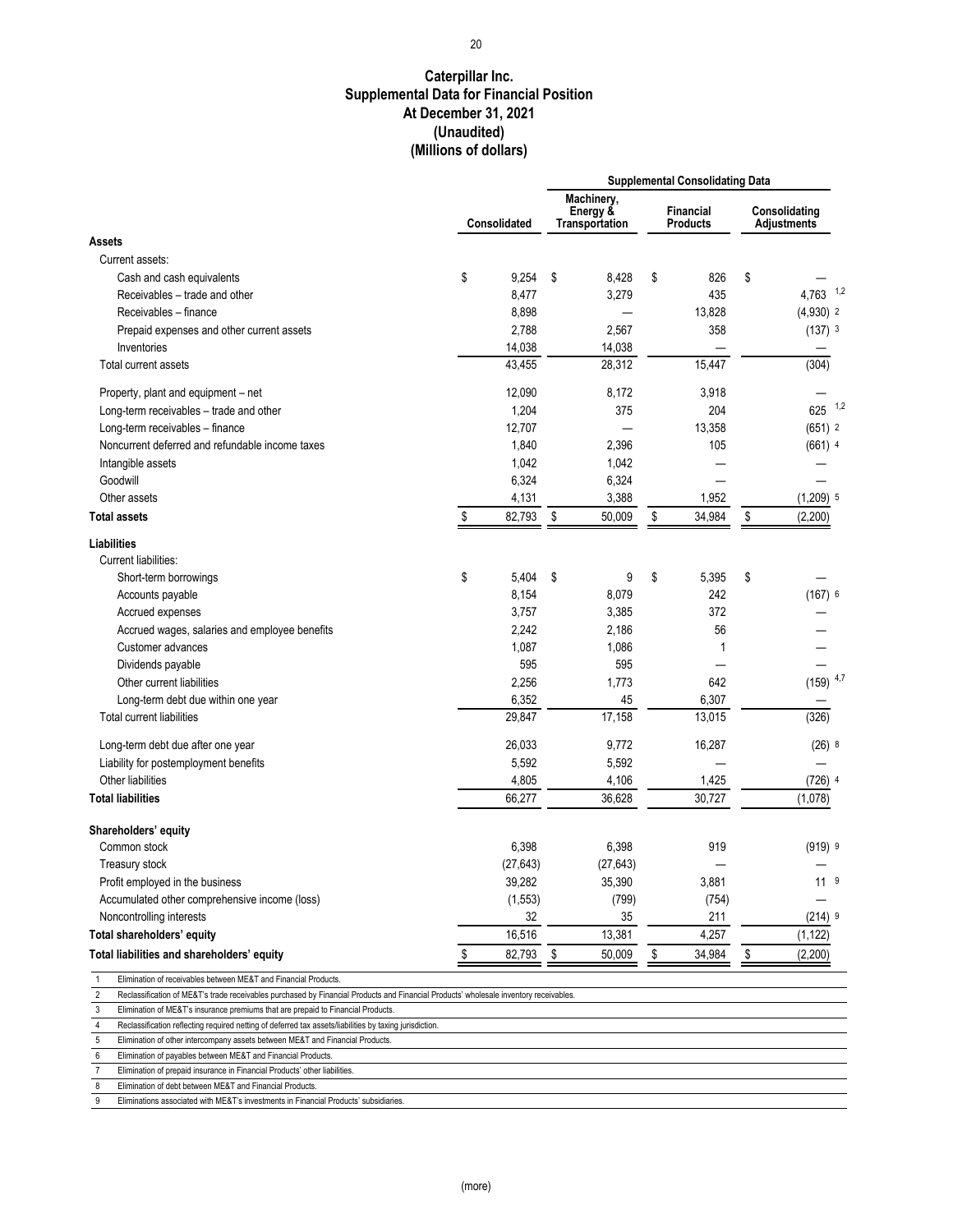#### **Caterpillar Inc. Supplemental Data for Cash Flow For the Three Months Ended March 31, 2022 (Unaudited) (Millions of dollars)**

|                                                                            |                     | <b>Supplemental Consolidating Data</b>   |                              |                              |
|----------------------------------------------------------------------------|---------------------|------------------------------------------|------------------------------|------------------------------|
|                                                                            | <b>Consolidated</b> | Machinery,<br>Energy &<br>Transportation | Financial<br><b>Products</b> | Consolidating<br>Adjustments |
| Cash flow from operating activities:                                       |                     |                                          |                              |                              |
| Profit of consolidated and affiliated companies                            | \$<br>1,537         | \$<br>1,359                              | \$<br>179                    | $(1)$ 1<br>\$                |
| Adjustments for non-cash items:                                            |                     |                                          |                              |                              |
| Depreciation and amortization                                              | 557                 | 358                                      | 199                          |                              |
| Provision (benefit) for deferred income taxes                              | (99)                | (83)                                     | (16)                         |                              |
| Other                                                                      | (52)                | (46)                                     | (89)                         | 83 2                         |
| Changes in assets and liabilities, net of acquisitions and divestitures:   |                     |                                          |                              |                              |
| Receivables - trade and other                                              | (372)               | (257)                                    | (7)                          | $(108)$ <sup>2,3</sup>       |
| Inventories                                                                | (1,032)             | (1,030)                                  |                              | $(2)$ 2                      |
| Accounts payable                                                           | 452                 | 393                                      | 40                           | $19^{2}$                     |
| Accrued expenses                                                           | (74)                | (1)                                      | (73)                         |                              |
| Accrued wages, salaries and employee benefits                              | (965)               | (940)                                    | (25)                         |                              |
| Customer advances                                                          | 311                 | 311                                      | $\overline{\phantom{0}}$     |                              |
| Other assets - net                                                         | 99                  | 137                                      | (17)                         | $(21)$ 2                     |
| Other liabilities - net                                                    | (49)                | (279)                                    | 202                          | 28 2                         |
| Net cash provided by (used for) operating activities                       | 313                 | (78)                                     | 393                          | (2)                          |
| Cash flow from investing activities:                                       |                     |                                          |                              |                              |
| Capital expenditures - excluding equipment leased to others                | (346)               | (344)                                    | (3)                          | 1 <sup>2</sup>               |
| Expenditures for equipment leased to others                                | (333)               | (4)                                      | (335)                        | $\overline{2}$<br>6          |
| Proceeds from disposals of leased assets and property, plant and equipment | 269                 | 33                                       | 241                          | $(5)$ 2                      |
| Additions to finance receivables                                           | (2,988)             |                                          | (3, 139)                     | 1513                         |
| Collections of finance receivables                                         | 2,966               |                                          | 3,159                        | $(193)$ 3                    |
| Net intercompany purchased receivables                                     |                     |                                          | (42)                         | 42 3                         |
| Proceeds from sale of finance receivables                                  | 9                   |                                          | 9                            |                              |
| Net intercompany borrowings                                                |                     |                                          | 1                            | $(1)$ 4                      |
| Investments and acquisitions (net of cash acquired)                        | (8)                 | (8)                                      |                              |                              |
| Proceeds from sale of securities                                           | 571                 | 478                                      | 93                           |                              |
| Investments in securities                                                  | (1, 438)            | (1,266)                                  | (172)                        |                              |
| Other – net                                                                | (15)                | 18                                       | (33)                         |                              |
| Net cash provided by (used for) investing activities                       | (1, 313)            | (1,093)                                  | (221)                        |                              |
| Cash flow from financing activities:                                       |                     |                                          |                              |                              |
| Dividends paid                                                             | (595)               | (595)                                    |                              |                              |
| Common stock issued, including treasury shares reissued                    | (28)                | (28)                                     |                              |                              |
| Common shares repurchased                                                  | (820)               | (820)                                    |                              |                              |
| Net intercompany borrowings                                                |                     | (1)                                      |                              |                              |
| Proceeds from debt issued > 90 days                                        | 2,131               |                                          | 2,131                        |                              |
| Payments on debt > 90 days                                                 | (1, 387)            | (6)                                      | (1, 381)                     |                              |
| Short-term borrowings - net < 90 days                                      | (1,016)             | (124)                                    | (892)                        |                              |
| Net cash provided by (used for) financing activities                       | (1,715)             | (1, 574)                                 | (142)                        |                              |
| Effect of exchange rate changes on cash                                    | (16)                | (21)                                     | 5                            |                              |
| Increase (decrease) in cash, cash equivalents and restricted cash          | (2,731)             | (2,766)                                  | 35                           |                              |
| Cash, cash equivalents and restricted cash at beginning of period          | 9,263               | 8,433                                    | 830                          |                              |
| Cash, cash equivalents and restricted cash at end of period                | 6,532<br>\$         | $\frac{\$}{}$<br>5,667                   | 865<br>$\frac{\$}{}$         | $\frac{\$}{}$                |
|                                                                            |                     |                                          |                              |                              |

1 Elimination of equity profit earned from Financial Products' subsidiaries partially owned by ME&T subsidiaries.

2 Elimination of non-cash adjustments and changes in assets and liabilities related to consolidated reporting.

3 Reclassification of Financial Products' cash flow activity from investing to operating for receivables that arose from the sale of inventory.

4 Elimination of net proceeds and payments to/from ME&T and Financial Products.